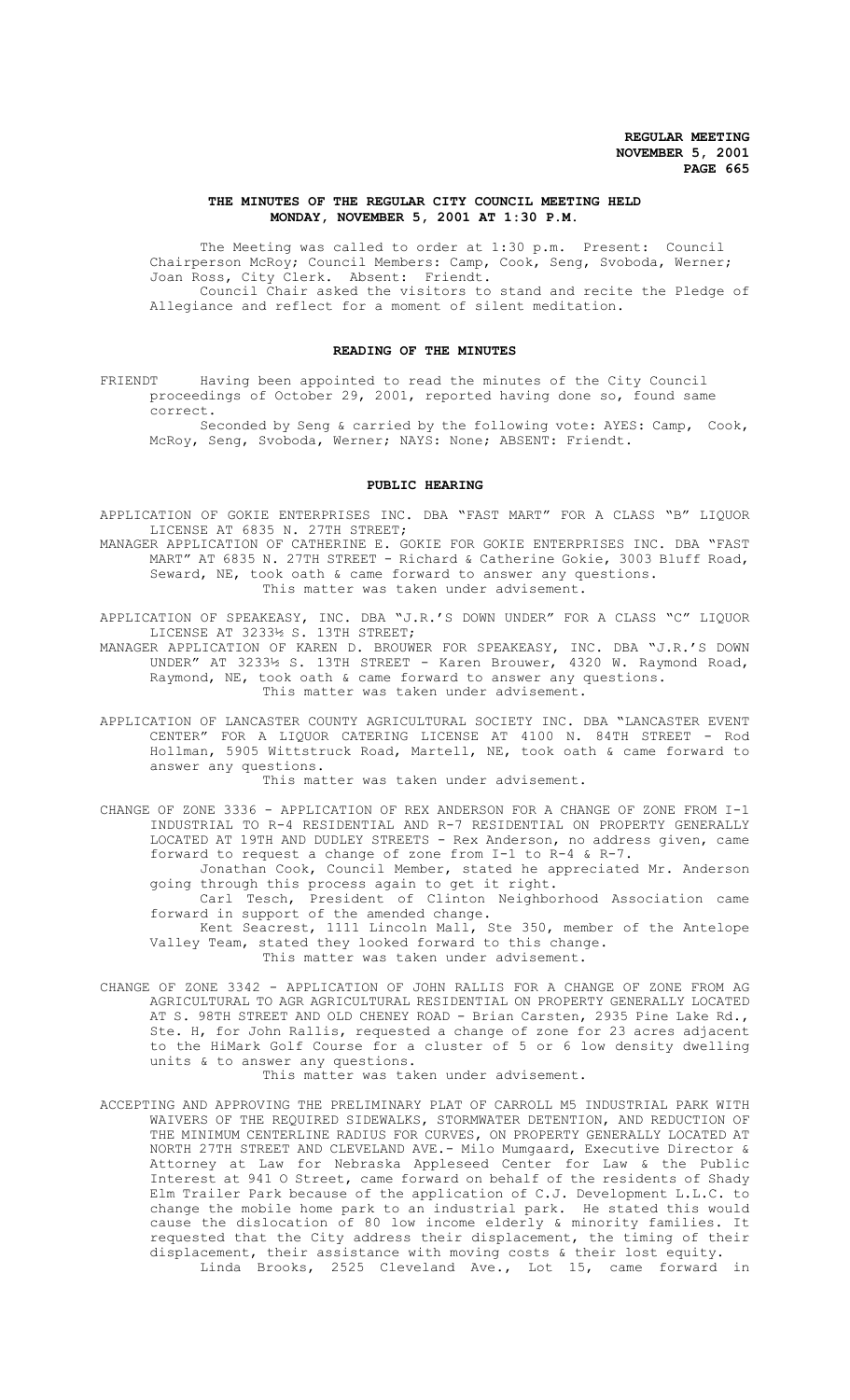opposition. Sharon Wilson, 2525 Cleveland Ave., Lot 92, came forward in opposition. Leroy Downey, no address given, came forward in opposition. Michelle Williams, 2525 Cleveland Ave., Lot 14, came forward in opposition. Mary Florinoid, 2525 Cleveland Ave., Lot 44, came forward in opposition. Raella Pinella, 2525 Cleveland Ave., Lot 6, came forward in opposition. Barbara Dodds, 2525 Cleveland Ave., Lot 30, came forward in opposition. Carroll McBride, 2525 Cleveland Ave., Lot 2, came forward in opposition. Alberto Carmona, 2525 Cleveland Ave., Lot 31, came forward in opposition. Cedelia Trjuillo, 2525 Cleveland Ave., Lot 12, came forward in opposition. Mark Fisher, 1815 N. 16th Street, came forward on behalf of his mother who lives in Shady Elm Trailer Park & is in opposition. Vu Nguyen, 2525 Cleveland Ave., came forward in opposition. Edgar Garcia, representing his brother, Javier Garcia of 2525 Cleveland Ave., Lot 91, came forward in opposition. Norbert Mistoler, 2525 Cleveland Ave., Lot 31, came forward in opposition. Saul Bemei, 2525 Cleveland Ave., came forward in opposition. Francisco Alvarez, 2525 Cleveland Ave., Lot 29, came forward in opposition. Jose (inaudible), 2525 Cleveland Ave., Lot 75, came forward in opposition. James Tucker, 2525 Cleveland Ave., Lot 55, came forward in opposition. Discussion followed. Ali Garcia, 2525 Cleveland Ave., Lot 32, came forward in opposition. Leti Benum, 2525 Cleveland Ave., came forward in opposition. Ed Patterson, 2108 Q Street, stated he felt that the property owner reimburse the trailer owners for their property. Ron Ross, Ross Engineering, came forward representing C.J. Development, owner of this property. He stated that there is no immediate plans for the tenants to have to move and will give them 90 days when the time does come. Discussion followed. Marc Wullschleger, Director of Urban Development, stated there may be \$1500 emergency housing rehabilitation grants to aide in moving and referred them to Neighborhood Inc. Larry Potratz, Lincoln Housing Authority, 5700 R Street, came<br>Larry Potratz, Lincoln Housing Authority, 5700 R Street, came<br>rd to answer questions from the Council. He stated that they do forward to answer questions from the Council. He stated that they do allow for rental assistance for those in the lower income bracket & they have two homeowner programs that provides for a downpayment of up to \$3,750.00. Discussion followed. Ron Peery, Building & Safety, stated that those moving their trailers would need an oversize load permit & a permit for placement of the trailer. Many of the mobile home parks won't accept old trailers. Dana Roper, City Attorney, was asked to look at the Mumgaard handout. Jason Reynolds, Planning Dept., stated that it takes staff a minimum of 60 days to review a final plat, but 90 days is more typical. Discussion followed. Nicole Fleck-Tooze, Public Works Dept., explained the centerline radius from Cleveland Street to 25th Street. Discussion followed. Dick Carroll, 245 Anthony Lane, explained that at this time one warehouse was being built on the same property of the mobile home court. It is not his goal to move anybody out at this time. Terry Werner, Council Member, made a motion to delay Bill No. 01R-288 for two weeks to 11/19/01 with public hearing. Seconded by Cook & carried by the following vote: AYES: Camp, Cook, McRoy, Seng, Svoboda, Werner; NAYS: None.; ABSENT: Friendt. Mr. Carroll asked if he could proceed with the warehouse building. Mr. Roper, stated that he already had a valid final plat & would need to have a building permit & then could proceed with the warehouse building only. Discussion followed. This matter was taken under advisement. **\*\*\*3:52 p.m TOOK BREAK\*\*\* \*\*\*3:59 P.M. RECONVENED\*\*\***

AUTHORIZING THE PURCHASE OF LOT 7, BLOCK 145, ORIGINAL PLAT OF LINCOLN, LANCASTER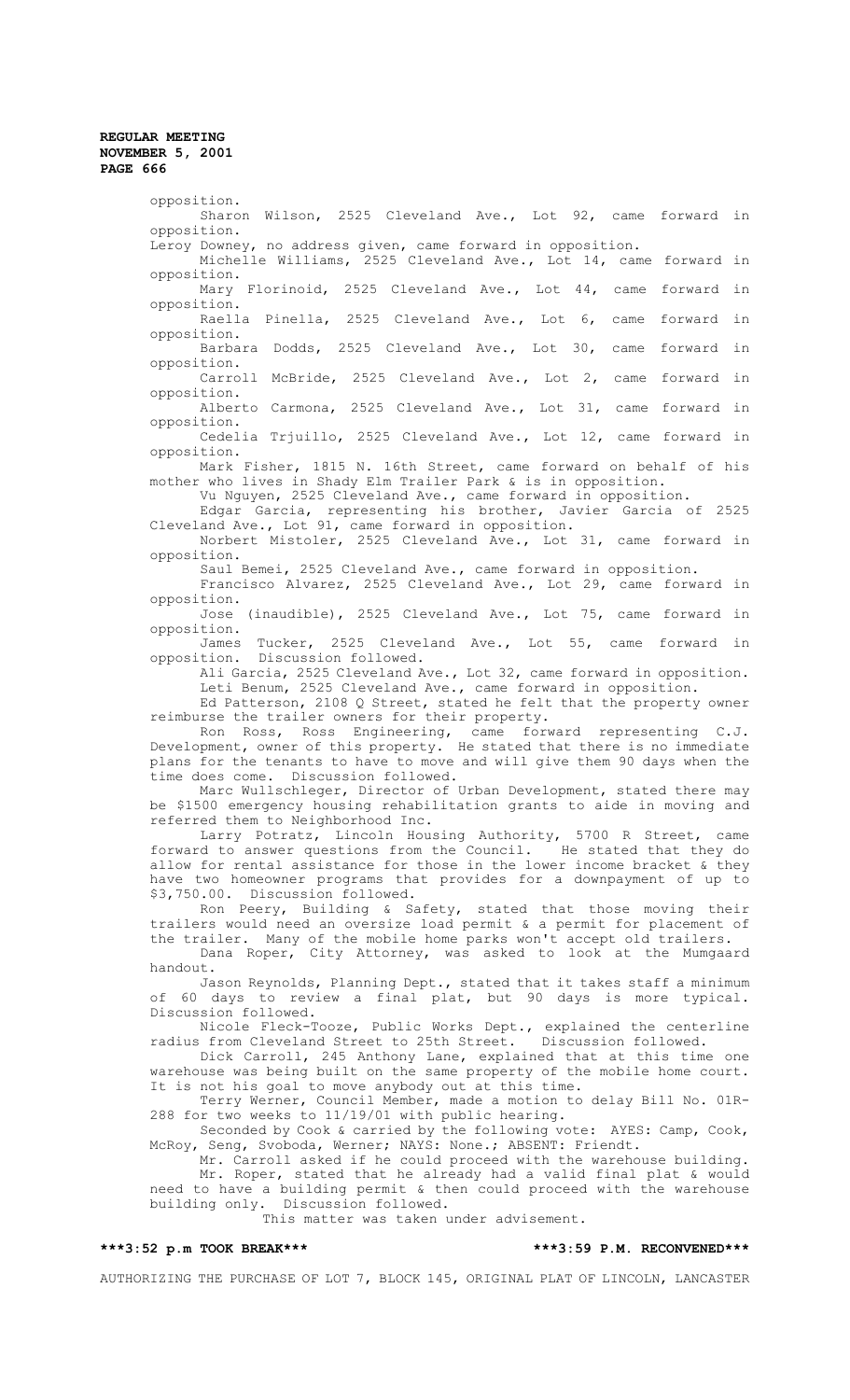COUNTY, NEBRASKA GENERALLY LOCATED AT 742 S. 8TH STREET - Dana Roper, stated that the City will pay  $\frac{1}{2}$  and the County will pay  $\frac{1}{2}$ . There is no plans to tear down the building on this property at this time, but could do so in the future for parking. Discussion followed. This matter was taken under advisement.

#### **\*\* END OF PUBLIC HEARING \*\***

#### **MISCELLANEOUS BUSINESS PUBLIC HEARING**

Mark Dean, Dean Auto Sales, 1519 West O Street, came forward to question the Mayor's veto on Special Permit No. 1929, Resolution A-81172. Annette McRoy, Council Member, explained that Special permits will be looked at.

Ed Patterson, 2108 Q Street, discussed the impact the Antelope Valley Project will have on the Malone Center.

This matter was taken under advisement.

# **COUNCIL ACTION**

#### **LIQUOR RESOLUTIONS**

APPLICATION OF GOKIE ENTERPRISES INC. DBA "FAST MART" FOR A CLASS "B" LIQUOR LICENSE AT 6835 N. 27TH STREET - CLERK read the following resolution, introduced by Jon Camp, who moved its adoption for approval: A-81186 BE IT RESOLVED by the City Council of the City of Lincoln, Nebraska:

That after hearing duly had as required by law, consideration of the facts of this application, the Nebraska Liquor Control Act, and the pertinent City ordinances, the City Council recommends that the application of Gokie Enterprises Inc. dba "Fast Mart" for a Class "B" liquor license at 6835 N. 27th Street, Lincoln, Nebraska, for the license period ending April 30, 2002, be approved with the condition that the premise complies in every respect with all city and state regulations. The City Clerk is directed to transmit a copy of this resolution to the Nebraska Liquor Control Commission. Introduced by Jon Camp

Seconded by Seng & carried by the following vote: AYES: Camp, Cook, McRoy, Seng, Svoboda, Werner; NAYS: None.; ABSENT: Friendt.

MANAGER APPLICATION OF CATHERINE E. GOKIE FOR GOKIE ENTERPRISES INC. DBA "FAST MART" AT 6835 N. 27TH STREET - CLERK read the following resolution, introduced by Jon Camp, who moved its adoption for approval:

A-81187 WHEREAS, Gokie Enterprises Inc. dba "Fast Mart" located at 6835 N. 27th Street, Lincoln, Nebraska has been approved for a Retail Class "B" liquor license, and now requests that Catherine E. Gokie be named manager;

WHEREAS, Catherine E. Gokie appears to be a fit and proper person to manage said business.

NOW, THEREFORE, BE IT RESOLVED by the City Council of the City of Lincoln, Nebraska:

That after hearing duly had as required by law, consideration of the facts of this application, the Nebraska Liquor Control Act, and the pertinent City ordinances, the City Council recommends that Catherine E. Gokie be approved as manager of this business for said licensee. The City Clerk is directed to transmit a copy of this resolution to the Nebraska Liquor Control Commission.

 Introduced by Jon Camp Seconded by Seng & carried by the following vote: AYES: Camp, Cook, McRoy, Seng, Svoboda, Werner; NAYS: None.; ABSENT: Friendt.

APPLICATION OF SPEAKEASY, INC. DBA "J.R.'S DOWN UNDER" FOR A CLASS "C" LIQUOR LICENSE AT  $3233\frac{1}{2}$  S. 13TH STREET - CLERK read the following resolution, introduced by Jon Camp, who moved its adoption for approval:

A-81188 BE IT RESOLVED by the City Council of the City of Lincoln, Nebraska:

That after hearing duly had as required by law, consideration of the facts of this application, the Nebraska Liquor Control Act, and the pertinent City ordinances, the City Council recommends that the application of Speakeasy, Inc. dba "J.R.'s Down Under" for a Class "C" liquor license at 3233½ S. 13th Street, Lincoln, Nebraska, for the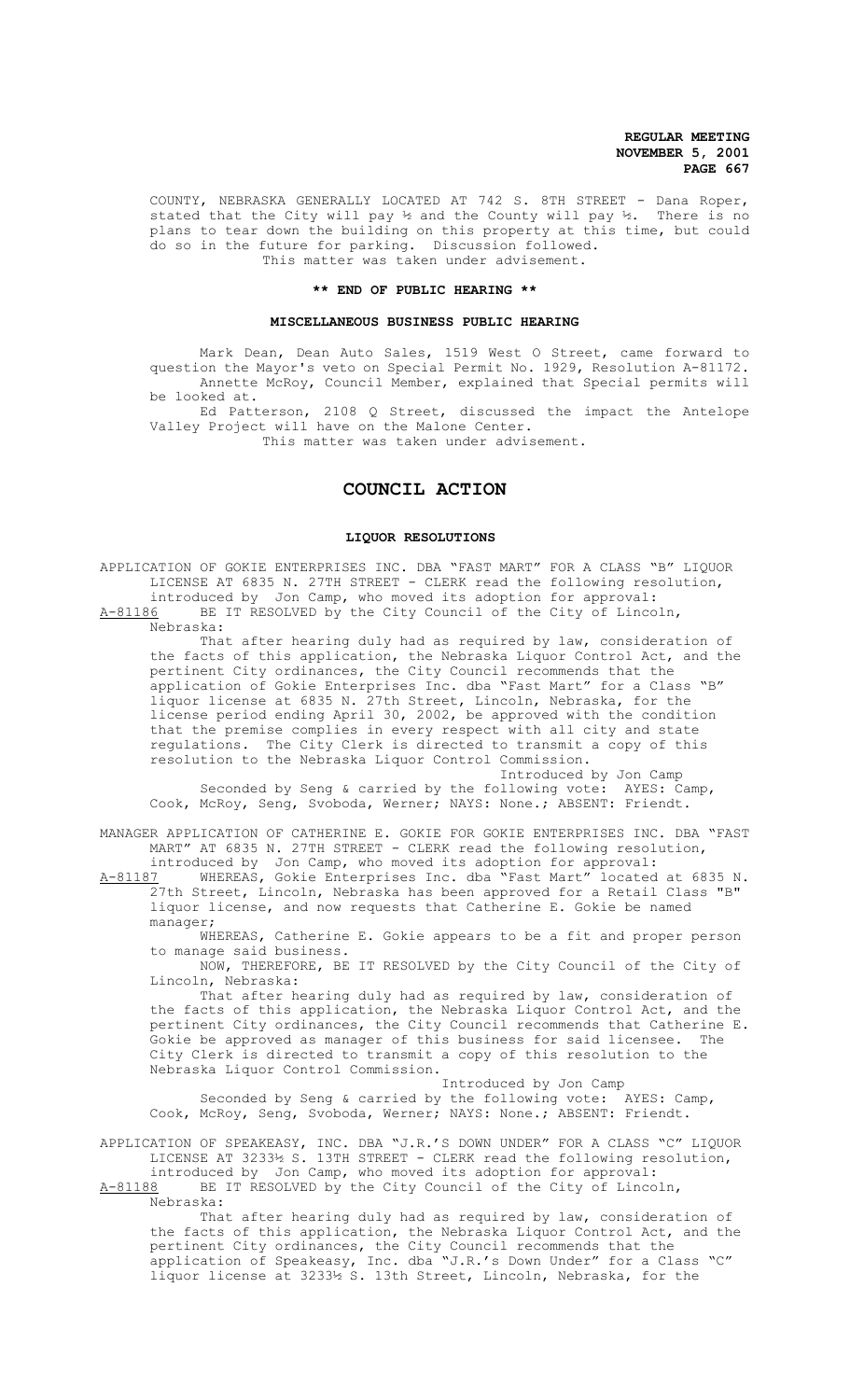license period ending October 31, 2002, be approved with the condition that the premise complies in every respect with all city and state regulations. The City Clerk is directed to transmit a copy of this resolution to the Nebraska Liquor Control Commission.

Introduced by Jon Camp Seconded by Seng & carried by the following vote: AYES: Camp, Cook, McRoy, Seng, Svoboda, Werner; NAYS: None.; ABSENT: Friendt.

MANAGER APPLICATION OF KAREN D. BROUWER FOR SPEAKEASY, INC. DBA "J.R.'S DOWN UNDER" AT 3233½ S. 13TH STREET - CLERK read the following resolution,

introduced by Jon Camp, who moved its adoption for approval: A-81189 WHEREAS, Speakeasy, Inc. dba "J.R.'s Down Under" located at 3233½ S. 13th Street, Lincoln, Nebraska has been approved for a Retail Class "C" liquor license, and now requests that Karen D. Brouwer be named manager;

WHEREAS, Karen D. Brouwer appears to be a fit and proper person to manage said business.

NOW, THEREFORE, BE IT RESOLVED by the City Council of the City of Lincoln, Nebraska:

That after hearing duly had as required by law, consideration of the facts of this application, the Nebraska Liquor Control Act, and the pertinent City ordinances, the City Council recommends that Karen D. Brouwer be approved as manager of this business for said licensee. The City Clerk is directed to transmit a copy of this resolution to the Nebraska Liquor Control Commission.

Introduced by Jon Camp Seconded by Seng & carried by the following vote: AYES: Camp, Cook, McRoy, Seng, Svoboda, Werner; NAYS: None.; ABSENT: Friendt.

APPLICATION OF LANCASTER COUNTY AGRICULTURAL SOCIETY INC. DBA "LANCASTER EVENT CENTER" FOR A LIQUOR CATERING LICENSE AT 4100 N. 84TH STREET - CLERK read the following resolution, introduced by Jon Camp, who moved its

adoption for approval:<br>A-81190 BE IT RESOLVED b BE IT RESOLVED by the City Council of the City of Lincoln, Nebraska:

That after hearing duly had as required by law, consideration of the facts of this application, the Nebraska Liquor Control Act, and the pertinent City ordinance, the City Council recommends that the application of Lancaster County Agricultural Society Inc. dba "Lancaster Event Center" for the issuance of a Catering Permit to the existing liquor license, located at 4100 N. 84th Street, Lincoln, Nebraska, be approved with the condition that the premise complies in every respect with all city and state regulations.

BE IT FURTHER RESOLVED that a copy of this resolution be transmitted by the City Clerk to the Nebraska Liquor Control Commission. Introduced by Jon Camp Seconded by Seng & carried by the following vote: AYES: Camp, Cook, McRoy, Seng, Svoboda, Werner; NAYS: None.; ABSENT: Friendt.

# **ORDINANCES - 2ND READING**

- CHANGE OF ZONE 3336 APPLICATION OF REX ANDERSON FOR A CHANGE OF ZONE FROM I-1 INDUSTRIAL TO R-4 RESIDENTIAL AND R-7 RESIDENTIAL ON PROPERTY GENERALLY LOCATED AT 19TH AND DUDLEY STREETS - CLERK read an ordinance, introduced by Terry Werner, for a change of zone from I-1 Industrial to R-4 Residential and R-7 Residential on property generally located at 19th and Dudley Streets, the second time.
- CHANGE OF ZONE 3342 APPLICATION OF JOHN RALLIS FOR A CHANGE OF ZONE FROM AG AGRICULTURAL TO AGR AGRICULTURAL RESIDENTIAL ON PROPERTY GENERALLY LOCATED AT S. 98TH STREET AND OLD CHENEY ROAD - CLERK read an ordinance, introduced by Terry Werner, for a change of zone from AG Agricultural to AGR Agricultural Residential on property generally located at S. 98th Street and Old Cheney Road, the second time.
- AMENDING ORDINANCE NO. 17887, PASSED BY CITY COUNCIL ON JULY 30, 2001, TO AMEND THE LEGAL DESCRIPTION TO INCLUDE THE LOT UPON WHICH THE UNIVERSITY PARK CONGREGATION OF JEHOVAH'S WITNESSES IS LOCATED GENERALLY LOCATED AT THE NORTHEAST CORNER OF NORTH 84TH AND HOLDREGE STREETS - CLERK read an ordinance, introduced by Terry Werner, amending Ordinance No. 17887, passed by the City Council on July 30, 2001, to amend the legal description to include the lot upon which the University Park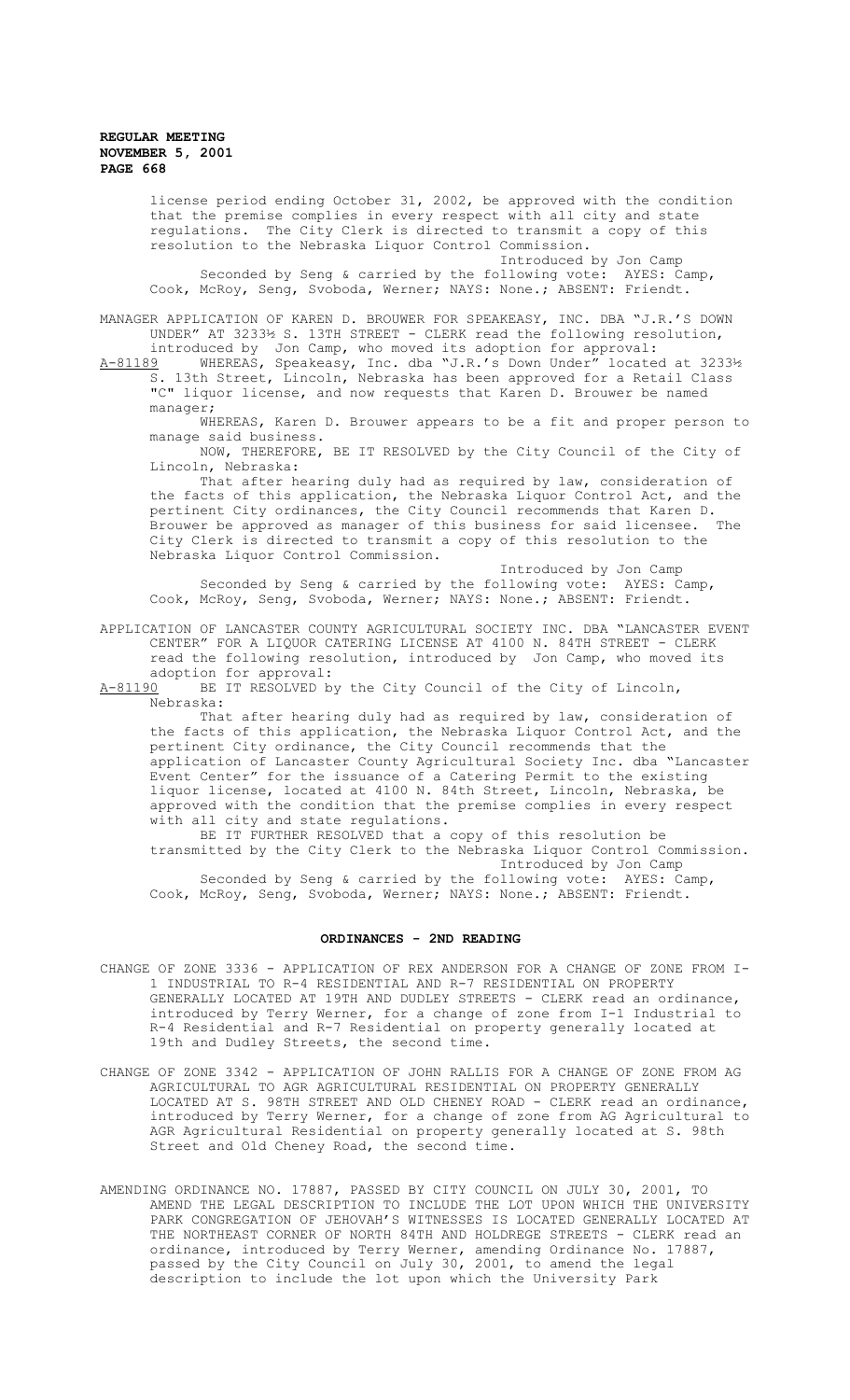Congregation of Jehovah's Witnesses is generally located at the northeast corner of North 84th and Holdrege Streets, the second time.

#### **RESOLUTIONS**

APPOINTING TAD MCDOWELL TO THE STARTRAN ADVISORY BOARD FOR A THREE-YEAR TERM EXPIRING OCTOBER 20, 2004 - CLERK read the following resolution, introduced by Jon Camp, who moved its adoption:

A-81191 BE IT RESOLVED by the City Council of the City of Lincoln, Nebraska:

That the appointment of Tad McDowell to the StarTran Advisory Board for a three-year term expiring October 20, 2004 is hereby approved.

Introduced by Jon Camp Seconded by Seng & carried by the following vote: AYES: Camp, Cook, McRoy, Seng, Svoboda, Werner; NAYS: None.; ABSENT: Friendt.

APPOINTING RODNEY GRIESS TO THE STARTRAN ADVISORY BOARD FOR A THREE-YEAR TERM EXPIRING OCTOBER 20, 2003 - CLERK read the following resolution, introduced by Jon Camp, who moved its adoption:

A-81192 BE IT RESOLVED by the City Council of the City of Lincoln,

Nebraska:

That the appointment of Rodney Griess to the StarTran Advisory Board for a three-year term expiring October 20, 2004 is hereby approved.

Introduced by Jon Camp Seconded by Seng & carried by the following vote: AYES: Camp, Cook, McRoy, Seng, Svoboda, Werner; NAYS: None.; ABSENT: Friendt.

REAPPOINTING MICHAEL FLOYD AND WILLIAM LUCKE TO THE STARTRAN ADVISORY BOARD FOR THREE-YEAR TERMS EXPIRING OCTOBER 20, 2004 - CLERK read the following resolution, introduced by Jon Camp, who moved its adoption:<br>A-81193 BE IT RESOLVED by the City Council of the City of Lincoln, BE IT RESOLVED by the City Council of the City of Lincoln, Nebraska:

That the reappointment of Michael Floyd and William Lucke to the StarTran Advisory Board for three-year terms expiring October 20, 2004 is hereby approved.

Introduced by Jon Camp Seconded by Seng & carried by the following vote: AYES: Camp, Cook, McRoy, Seng, Svoboda, Werner; NAYS: None.; ABSENT: Friendt.

SPECIAL PERMIT 1935 - APPLICATION OF LINCOLN INVESTMENT GROUP TO REDUCE THE YARD REQUIREMENTS OF THE B-4 LINCOLN CENTER BUSINESS DISTRICT FOR WALLS CONTAINING WINDOWS FOR DWELLINGS UNDER THE PROVISIONS OF § 27.63.410 OF THE LINCOLN MUNICIPAL CODE FOR THE DEVELOPMENT AND RENOVATION OF THE LINCOLN BUILDING AT 1001 O STREET - CLERK read the following resolution,

introduced by Jon Camp, who moved its adoption:<br>A-81194 WHEREAS, Lincoln Investment Group, L.L.C. A-81194 WHEREAS, Lincoln Investment Group, L.L.C. has submitted an application designated as Special Permit No. 1935 for authority to reduce the yard requirements of the B-4 Lincoln Center Business District for the redevelopment of residential uses on property located at 1001 O Street, and legally described to wit:

Lots 11 and 12, Block 55, Original Plat of Lincoln in the Northeast Quarter of Section 26, Township 10

North, Range 6 East, Lancaster County, Nebraska;

WHEREAS, the real property adjacent to the area included within the site plan for this reduction of the yard requirements will not be adversely affected; and

WHEREAS, said site plan together with the terms and conditions hereinafter set forth are consistent with the intent and purpose of Title 27 of the Lincoln Municipal Code to promote the public health, safety, and general welfare.

NOW, THEREFORE, BE IT RESOLVED by the City Council of the City of Lincoln, Nebraska:

That the application of Lincoln Investment Group, L.L.C., hereinafter referred to as "Permittee", to reduce the yard requirements of the B-4 Lincoln Center Business District for the redevelopment of residential uses, on the property legally described above, be and the same is hereby granted under the provisions of Section 27.63.410 of the Lincoln Municipal Code upon condition that construction and operation of said renovation project be in strict compliance with said application, the site plan, and the following additional express terms, conditions, and requirements: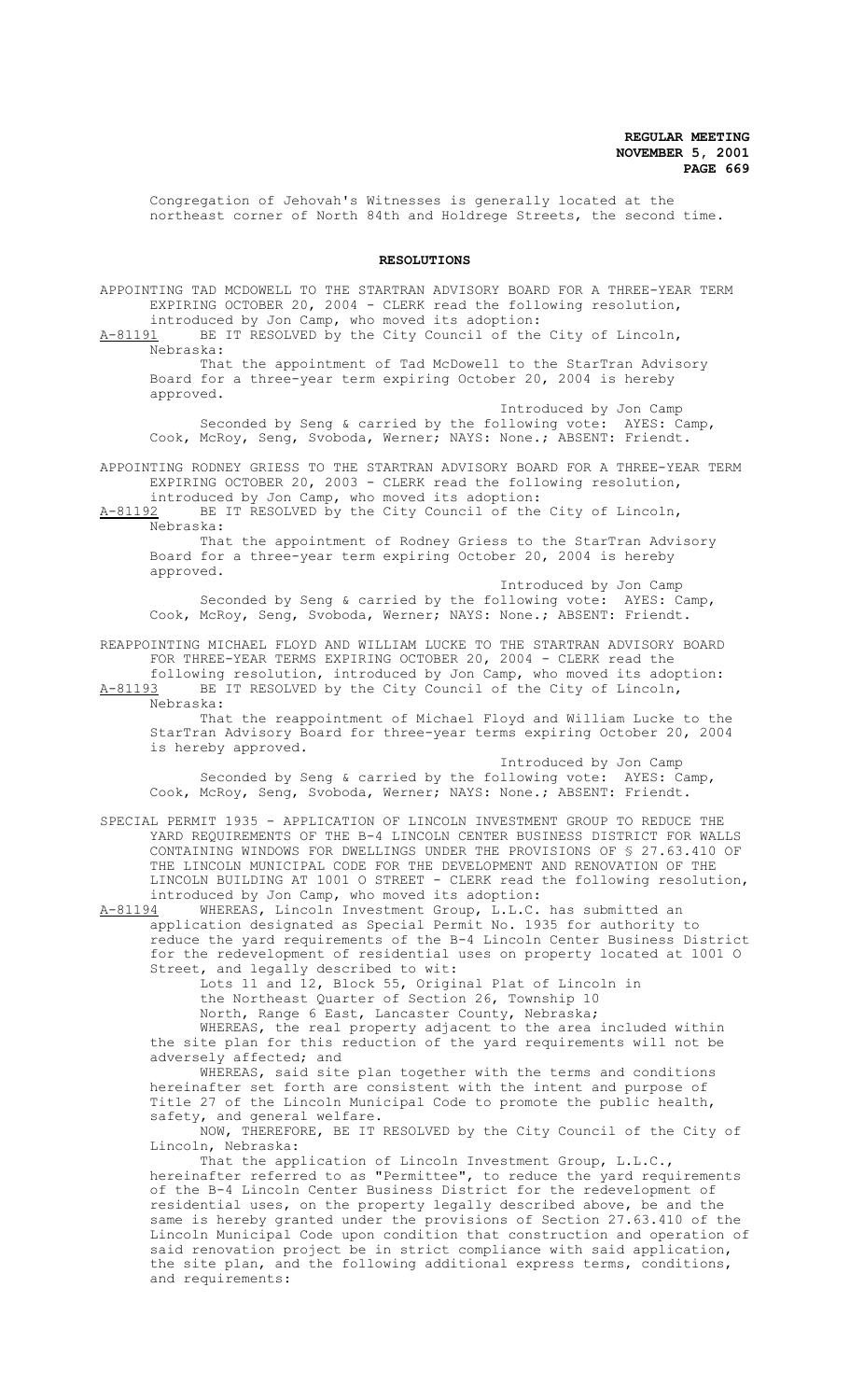> 1. This permit approves the use of existing windows on upper floors for residential purposes.<br>2. The Permittee agrees

The Permittee agrees, by acceptance of the special permit to vacate the dwellings authorized by such special permit within 60 days of receipt of notification from the building official of development on an adjacent property which in any manner reduces the required separation to less than five feet.<br>3. The cons

The construction must meet the approval of the building official as complying with all applicable codes and regulations. 4. Before occupying this building, all development and

construction must conform to the approved plans.<br>5. All privately-owned improvements mus

All privately-owned improvements must be permanently maintained by the Permittee.<br>6. The site plan ap

The site plan approved by this permit shall be the basis for all interpretations of setbacks, yards, locations of buildings, location of parking and circulation elements, and similar matters.

7. The terms, conditions, and requirements of this resolution shall be binding and obligatory upon the Permittee, its successors, and assigns. The building official shall report violations to the City Council which may revoke the special permit or take such other action as may be necessary to gain compliance.

8. The Permittee shall sign and return the City's letter of acceptance to the City Clerk within 30 days following approval of the special permit, provided, however, said 30-day period may be extended up to six months by administrative amendment. The City Clerk shall file a copy of the resolution approving the special permit and the letter of acceptance with the Register of Deeds, filing fees therefor to be paid in advance by the Permittee.

Introduced by Jon Camp Seconded by Seng & carried by the following vote: AYES: Camp, Cook, McRoy, Seng, Svoboda, Werner; NAYS: None.; ABSENT: Friendt.

ACCEPTING AND APPROVING THE PRELIMINARY PLAT OF CARROLL M5 INDUSTRIAL PARK WITH WAIVERS OF THE REQUIRED SIDEWALKS, STORMWATER DETENTION, AND REDUCTION OF THE MINIMUM CENTERLINE RADIUS FOR CURVES, ON PROPERTY GENERALLY LOCATED AT NORTH 27TH STREET AND CLEVELAND AVE. - PRIOR to reading:<br>WERNER Mo

Moved to delay action on Bill No. 01R-288 for two weeks to 11/19/01.

Seconded by Cook & carried by the following vote: AYES: Camp, Cook, McRoy, Seng, Svoboda, Werner; NAYS: None.; ABSENT: Friendt.

AUTHORIZING THE PURCHASE OF LOT 7, BLOCK 145, ORIGINAL PLAT OF LINCOLN, LANCASTER COUNTY, NEBRASKA GENERALLY LOCATED AT 742 S. 8TH STREET -CLERK read the following resolution, introduced by Jon Camp, who moved its adoption:<br>A-81195 A RESOL

A-81195 A RESOLUTION authorizing the Lincoln Lancaster County Public Building Commission (the "Commission") to purchase Lot 7, Block 145, Original Plat of Lincoln, Lancaster County, Nebraska, commonly known as 742/744 S. 8th Street, Lincoln, Nebraska, as set out in Attachment "A", for joint use by both the City of Lincoln (the "City") and the County of Lancaster (the "County").

#### RECITALS A.

The Commission has been created pursuant to Neb. Rev. Stat. \$ 13-1301 et seq. (Reissue 1991) for the purpose of designing, acquiring, constructing, maintaining, operating, improving, remodeling, and reconstructing projects (as such term is defined by Section 13-1302 of the Act) for the joint use of both the City and the County upon approval thereof by the City and the County, and all facilities necessary or convenient in connection therewith.

B.

Pursuant to paragraph 4 of the Interlocal Agreement entered into by and between the City, the County, and the Commission, dated July 10, 1996 any new project which the Commission proposes to undertake must first be approved by resolution of the City Council and by resolution of the County Board.

 $C<sub>1</sub>$ 

The City is agreeable to authorizing the Commission to proceed with the purchase of Lot 7, Block 145, for assemblage for future parking with the City paying \$30,000 or one-half of the purchase price. NOW, THEREFORE, BE IT RESOLVED by the City Council of the City of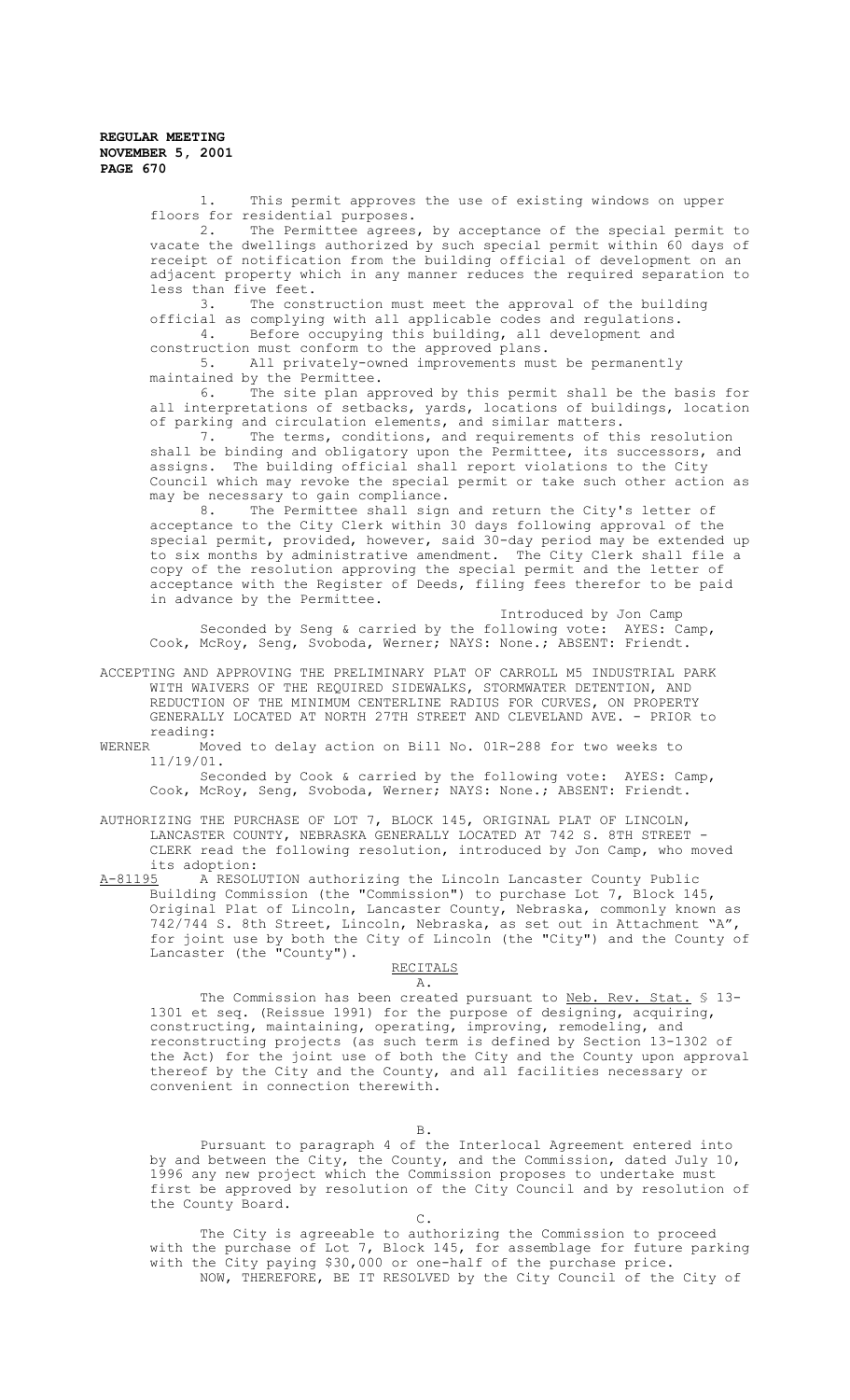Lincoln, Nebraska as follows: Pursuant to paragraph 4 of the Interlocal Agreement, the purchase of Lot 7, Block 145, Original Plat of Lincoln, Lancaster County, Nebraska, for use as a parking lot, is hereby approved for assemblage for future parking.

Introduced by Jon Camp Seconded by Seng & carried by the following vote: AYES: Camp, Cook, McRoy, Seng, Svoboda, Werner; NAYS: None.; ABSENT: Friendt.

APPOINTING RUTHANN YOUNG TO THE LINCOLN LIBRARY BOARD OF TRUSTEES TO FILL THE VACANCY CREATED BY THE RESIGNATION OF MARIA DIAZ, TERM TO EXPIRE AUGUST 31, 2002 - CLERK read the following resolution, introduced by Jon Camp, who moved its adoption:<br>A-81196 BE IT RESOLVED by

BE IT RESOLVED by the City Council of the City of Lincoln, Nebraska:

That the appointment of Ruthann Young to the Lincoln Library Board of Trustees to fill an unexpired term expiring August 31, 2002 is hereby approved.

Introduced by Jon Camp Seconded by Seng & carried by the following vote: AYES: Camp, Cook, McRoy, Seng, Svoboda, Werner; NAYS: None.; ABSENT: Friendt.

SETTING HEARING DATE OF MON., NOV. 19, 2001 AT 1:30 P.M. FOR THE APP. OF CRAWDADDY'S CAJUN CUISINE, INC. DBA CRAWDADDY'S CAJUN CUISINE FOR A

RETAIL CLASS I LIQUOR LICENSE LOCATED AT 700 O STREET - CLERK read the following resolution, introduced by Jon Camp, who moved its adoption: A-81197 BE IT RESOLVED by the City Council, of the City of Lincoln, that a hearing date is hereby fixed for Mon., November 19, 2001, at 1:30 p.m. or as soon thereafter as possible in the City Council Chambers, County-City Building, 555 S. 10th St., Lincoln, NE, for App. of Crawdaddy's Cajun Cuisine, Inc. dba Crawdaddy's Cajun Cuisine for a Retail Class I Liquor License located at 700 O Street.

If the Police Dept. is unable to complete the investigation by said time, a new hearing date will be set.

Introduced by Jon Camp Seconded by Seng & carried by the following vote: AYES: Camp, Cook, McRoy, Seng, Svoboda, Werner; NAYS: None.; ABSENT: Friendt.

- SETTING HEARING DATE OF MON., NOV. 19, 2001 AT 1:30 P.M. FOR THE APP. OF EAGLES FRATERNAL ORDER 4111 DBA EAGLES F.O. STAR CITY AERIE 4111 FOR A CHANGE OF LOCATION TO PREMISE FROM 2050 CORNHUSKER HIGHWAY TO 2112 CORNHUSKER HIGHWAY - CLERK read the following resolution, introduced by
- Jon Camp, who moved its adoption:<br>A-81198 BE IT RESOLVED by the City A-81198 BE IT RESOLVED by the City Council, of the City of Lincoln, that a hearing date is hereby fixed for Mon., November 19, 2001, at 1:30 p.m. or as soon thereafter as possible in the City Council Chambers, County-City Building, 555 S. 10th Street., Lincoln, NE, for App. of Eagles Fraternal Order 4111 dba Eagles F.O. Star City Aerie 4111 for a change of location to premise from 2050 Cornhusker Highway to 2112 Cornhusker Highway.

If the Police Dept. is unable to complete the investigation by said time, a hew hearing date will be set.

Introduced by Jon Camp Seconded by Seng & carried by the following vote: AYES: Camp, Cook, McRoy, Seng, Svoboda, Werner; NAYS: None.; ABSENT: Friendt.

SETTING HEARING DATE OF MON., NOV. 19, 2001 AT 1:30 P.M. FOR THE APP. OF FRIENDS INC. DBA FOR FRIENDS FOR A CLASS C LIQUOR LICENSE AT 2110 WINTHROP ROAD - CLERK read the following resolution, introduced by Jon Camp, who moved its adoption:

A-81199 BE IT RESOLVED by the City Council, of the City of Lincoln, that a hearing date is hereby fixed for Mon., November 19, 2001, at 1:30 p.m. or as soon thereafter as possible in the City Council Chambers, County-City Building, 555 S. 10th St., Lincoln, NE, for App. of Friends Inc dba For Friend for a Class C Liquor License at 2110 Winthrop Road. If the Police Dept. is unable to complete the investigation by said time, a new hearing date will be set.

Introduced by Jon Camp Seconded by Seng & carried by the following vote: AYES: Camp, Cook, McRoy, Seng, Svoboda, Werner; NAYS: None.; ABSENT: Friendt.

SETTING HEARING DATE OF MON., NOV. 19, 2001 AT 1:30 P.M. FOR THE APP. OF BBQUE INC. DBA BUSTER'S BBQ FOR A RETAIL CLASS I LIQUOR LICENSE LOCATED AT 2435 S. 48TH STREET - CLERK read the following resolution, introduced by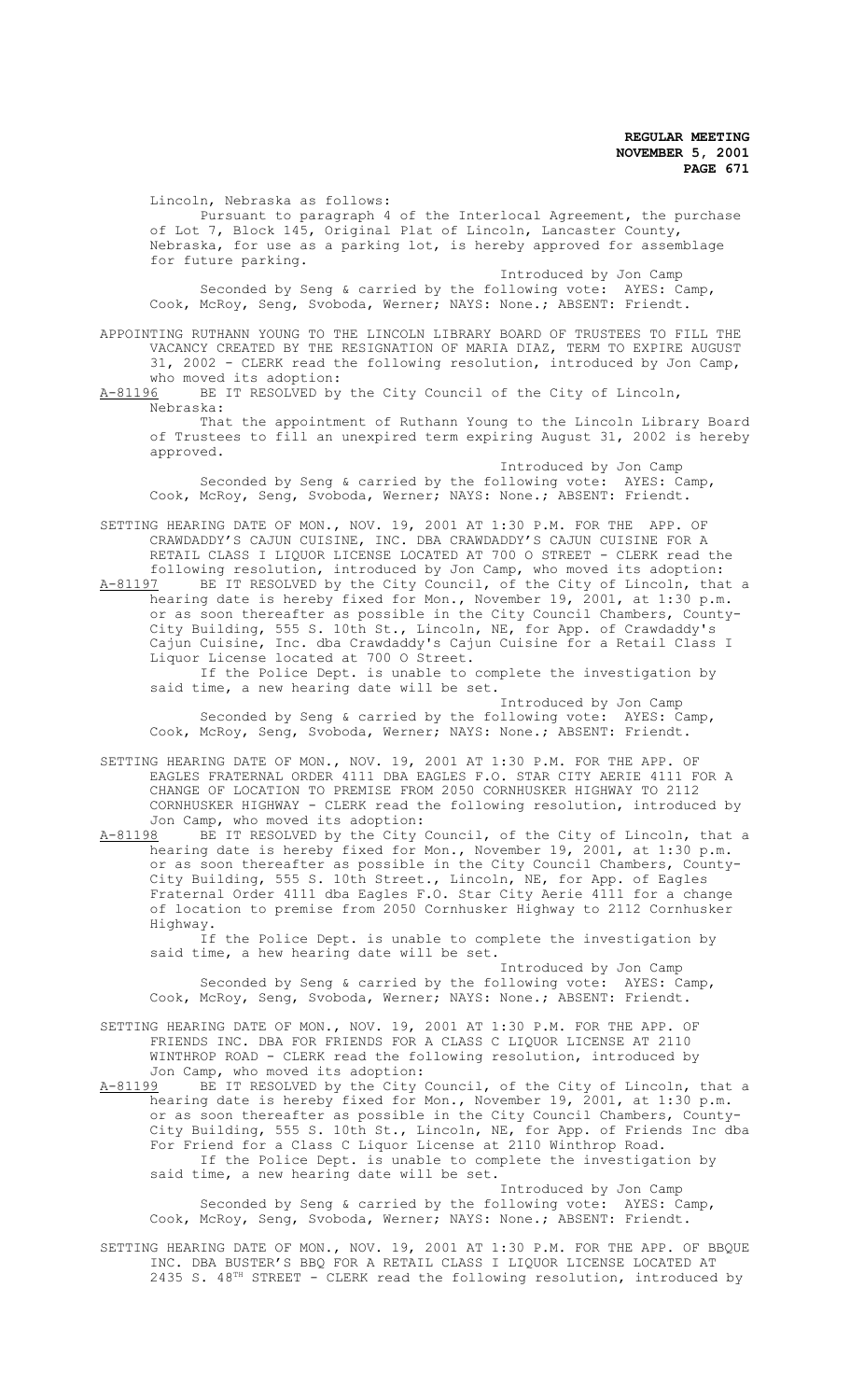Jon Camp, who moved its adoption: A-81200 BE IT RESOLVED by the City Council, of the City of Lincoln, that a hearing date is hereby fixed for Mon., November 19, 2001, at 1:30 p.m. or as soon thereafter as possible in the City Council Chambers, County-City Building, 555 S. 10th St., Lincoln, NE, for App. of BBQUE Inc. dba "Buster's BBQ" for a Retail Class I Liquor License located at 2435 S. 48th Street. If the Police Dept. is unable to complete the investigation by said time, a new hearing date will be set. Introduced by Jon Camp Seconded by Seng & carried by the following vote: AYES: Camp, Cook, McRoy, Seng, Svoboda, Werner; NAYS: None.; ABSENT: Friendt. SETTING HEARING DATE OF MON., NOV. 19, 2001 AT 1:30 P.M. FOR THE MAN. APP. OF ROSEMARY L. STICKNEY FOR WHITEHEAD OIL COMPANY DBA U-STOP CONVENIENCE SHOP LOCATED AT 2925 NW  $12^{TH}$  STREET - CLERK read the following resolution, introduced by Jon Camp, who moved its adoption: A-81201 BE IT RESOLVED by the City Council, of the City of Lincoln, that a hearing date is hereby fixed for Mon., November 19, 2001, at 1:30 p.m. or as soon thereafter as possible in the City Council Chambers, County-City Building, 555 S. 10th St., Lincoln, NE, for Man. App. of Rosemary L. Stickney for Whitehead Oil Company dba U-Stop Convenience Shop located at 2925 NW 12th Street. If the Police Dept. is unable to complete the investigation by said time, a new hearing date will be set. Introduced by Jon Camp Seconded by Seng & carried by the following vote: AYES: Camp, Cook, McRoy, Seng, Svoboda, Werner; NAYS: None.; ABSENT: Friendt. SETTING HEARING DATE OF MONDAY, NOVEMBER 19, 2001 AT 1:30 P.M. FOR APP. OF ROBOCO INC. DBA WASABI ! FOR A CLASS C LIQUOR LICENSE AT 239 N.  $14^{TH}$ 

who moved its adoption:<br>A-81202 BE IT RESOLVED by BE IT RESOLVED by the City Council, of the City of Lincoln, that a hearing date is hereby fixed for Mon., November 19, 2001, at 1:30 p.m. or as soon thereafter as possible in the City Council Chambers, County City Building, 555 S. 10th St., Lincoln, NE, for App. of ROBOCO Inc. dba WASABI ! for a Class C Liquor License at 239 N. 14th Street. If the Police Dept. is unable to complete the investigation by said time, a new hearing date will be set.

STREET - CLERK read the following resolution, introduced by Jon Camp,

Introduced by Jon Camp Seconded by Seng & carried by the following vote: AYES: Camp, Cook, McRoy, Seng, Svoboda, Werner; NAYS: None.; ABSENT: Friendt.

APPROVING AN ANNEXATION AGREEMENT BETWEEN THE CITY AND ANDERMATT L.L.C., EIGER CORP, WESTCOR L.L.C., REALTY TRUST GROUP, AND DAVID S. OLSON OUTLINING CERTAIN CONDITIONS AND UNDERSTANDINGS WITH REGARDS TO THE ANNEXATION OF APPROXIMATELY 245 ACRES OF PROPERTY GENERALLY LOCATED AT 84TH STREET AND HIGHWAY 2 - CLERK read the following resolution, introduced by Terry Werner, who moved its adoption:

A-81204 BE IT RESOLVED by the City Council of the City of Lincoln, Nebraska:

That the agreement titled Conditional Annexation and Zoning Agreement for S. 84th & Highway 2 (Annexation Agreement), which is attached hereto, marked as Exhibit "A" and made a part hereof by reference, between the City of Lincoln and Andermatt L.L.C., Eiger Corp., Westcor L.L.C., Realty Trust Group, and David S. Olson (Owners) outlining certain conditions and understandings between the City and said Owners relating to the annexation of approximately 245 acres of property generally located at 84th Street and Nebraska Highway 2 is approved.

BE IT FURTHER RESOLVED that the Mayor is authorized to execute the Annexation Agreement on behalf of the City.

BE IT FURTHER RESOLVED that the City Clerk is directed to return one fully executed copy of this Agreement to Rick Peo, Chief Assistant City Attorney, for distribution to the Owners.

BE IT FURTHER RESOLVED that the City Clerk is directed to record the Annexation Agreement with the Register of Deeds, filing fees to be paid by the Owners.

Introduced by Terry Werner Seconded by Seng & carried by the following vote: AYES: Camp, Cook, McRoy, Seng, Svoboda, Werner; NAYS: None.; ABSENT: Friendt.

ACCEPTING AND APPROVING THE PRELIMINARY PLAT OF APPIAN WAY FOR 28 COMMERCIAL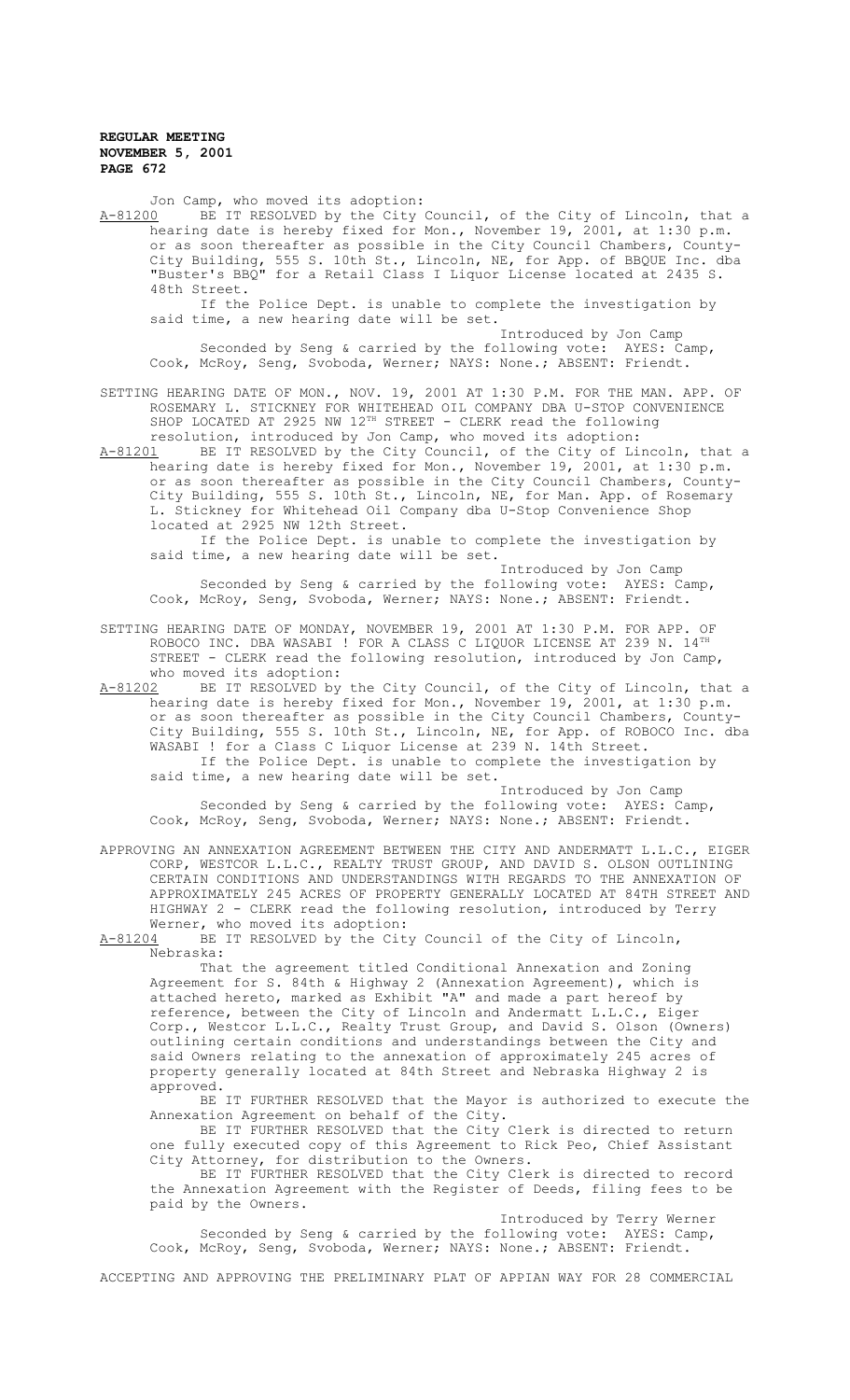LOTS AND 8 OUTLOTS WITH WAIVERS FOR SIDEWALKS, THE RESTRICTION ON TRANSFERRING FROM ONE SEWAGE BASIN TO ANOTHER, AND THE REQUIREMENT THAT LOTS FRONT UPON AND TAKE ACCESS TO A PRIVATE ROADWAY, ON PROPERTY GENERALLY LOCATED AT 84TH STREET AND HIGHWAY 2 - CLERK read the following resolution, introduced by Terry Werner, who moved its

adoption:<br>A-81205 WHE WHEREAS, Andermatt, L.L.C. and Eiger Corporation have submitted the preliminary plat of **APPIAN WAY** for acceptance and approval; and

WHEREAS, the Lincoln City - Lancaster County Planning Commission has reviewed said preliminary plat and made recommendations as contained in the letter dated September 21, 2001, which is attached hereto as Exhibit "A".

NOW, THEREFORE, BE IT RESOLVED by the City Council of the City of Lincoln, Nebraska:

That the preliminary plat of **APPIAN WAY**, located at South 84th Street and Highway 2, as submitted by Andermatt, L.L.C. and Eiger Corporation is hereby accepted and approved, subject to the terms and conditions set forth in Exhibit "A", which is attached hereto and made a part of this resolution as though fully set forth verbatim.

BE IT FURTHER RESOLVED that the City Council finds that the tract to be subdivided is surrounded by such development or unusual conditions that strict application of the subdivision requirements would result in actual difficulties or substantial hardship and the following modifications to the subdivision requirements are therefore approved:

1. The requirement of § 26.27.020 of the Lincoln Municipal Code that sidewalks be installed along both sides of all streets within the subdivision is hereby waived along Highway 2 and along one side of the private roadways.<br>2. The r

The requirement of Section 26.23.140(g) of the Lincoln Municipal Code that all lots front upon and take access to a public street or private roadway is waived.

3. The Sanitary Sewer Design Standard prohibiting the transfer of wastewater from one watershed to another by any means is waived. Introduced by Terry Werner Seconded by Seng & carried by the following vote: AYES: Camp,

Cook, McRoy, Seng, Svoboda, Werner; NAYS: None.; ABSENT: Friendt..

USE PERMIT 140 - APPLICATION OF ANDERMATT L.L.C. AND EIGER CORPORATION TO DEVELOP 940,000 SQ. FT. OF COMMERCIAL SPACE ON PROPERTY GENERALLY LOCATED AT 84TH STREET AND NEBRASKA HIGHWAY 2 - PRIOR to reading: CAMP Moved to amend Bill No. 01R-279 on page 5, between lines 20 and

- 
- 21, insert the following language: c. Revise the site plan to show:
	- i. An expanded public access easement from 78 feet to 96 feet along the private roadway corridors as shown on Exhibit "A" in order to accommodate the boulevard roadway as shown on Exhibit "B"
		- ii. TYPICAL POLE SIGN DETAILS s generally shown on Exhibit "C.<br>iii. An amendment to General Notes as follows: An amendment to General Notes as follows:
			- \*\*\*\*\* 10. THE FOUR THREE POLE SIGNS SHOWN ON THE SITE PLAN SHALL BE PERMITTED BEHIND THE 50 FOOT FRONT YARD SETBACK PROVIDED THEY ARE NOT CONSTRUCTED IN INTERSECTION SITE TRIANGLES OR REQUIRED EASEMENTS. GROUND MONUMENT POLE SIGNS SHALL HAVE 100 S.F. MAXIMUM SIGNAGE AREA AND A MAXIMUM HEIGHT OF 8' IDENTIFYING THE SHOPPING CENTER NAME AS SHOWN ON THE TYPICAL POLE SIGN DETAILS PERIMETER PAD SITES SHALL HAVE GROUND MONUMENT SIGNS NO LARGER THAN 8' IN HEIGHT AND PROVIDE NO MORE THAN 50 S.F. OF SIGNAGE AREA. PAD SITES MAY HAVE GROUND MONUMENT SIGNS IN CONFORMANCE WITH SECTION 27.69.060 OF THE ZONING ORDINANCE. ALL SIGNS SHALL ALSO MEET THE RESTRICTIVE COVENANTS SET BY THE DEVELOPER.
		- iv. Provide utility easements as required by LES.
		- v. Add the following Note to the General Notes as follows: PRIOR TO RECEIVING A BUILDING PERMIT FOR A BUILDING OF 12,000 SQUARE FEET OF FLOOR AREA OF MORE. THE BUILDING'S ARCHITECTURAL DESIGN AND FEATURES SHALL BE REVIEWED TO DETERMINE COMPLIANCE WITH ONE OF THE FOLLOWING TWO CONDITIONS.
			- A. THE BUILDING'S ARCHITECTURAL DESIGN AND FEATURES ARE ACCEPTABLE TO THE DIRECTOR OF PLANNING; OR
			- B. THE BUILDING'S ARCHITECTURAL DESIGN AND FEATURES MEET ALL OF THE FOLLOWING ITEMS: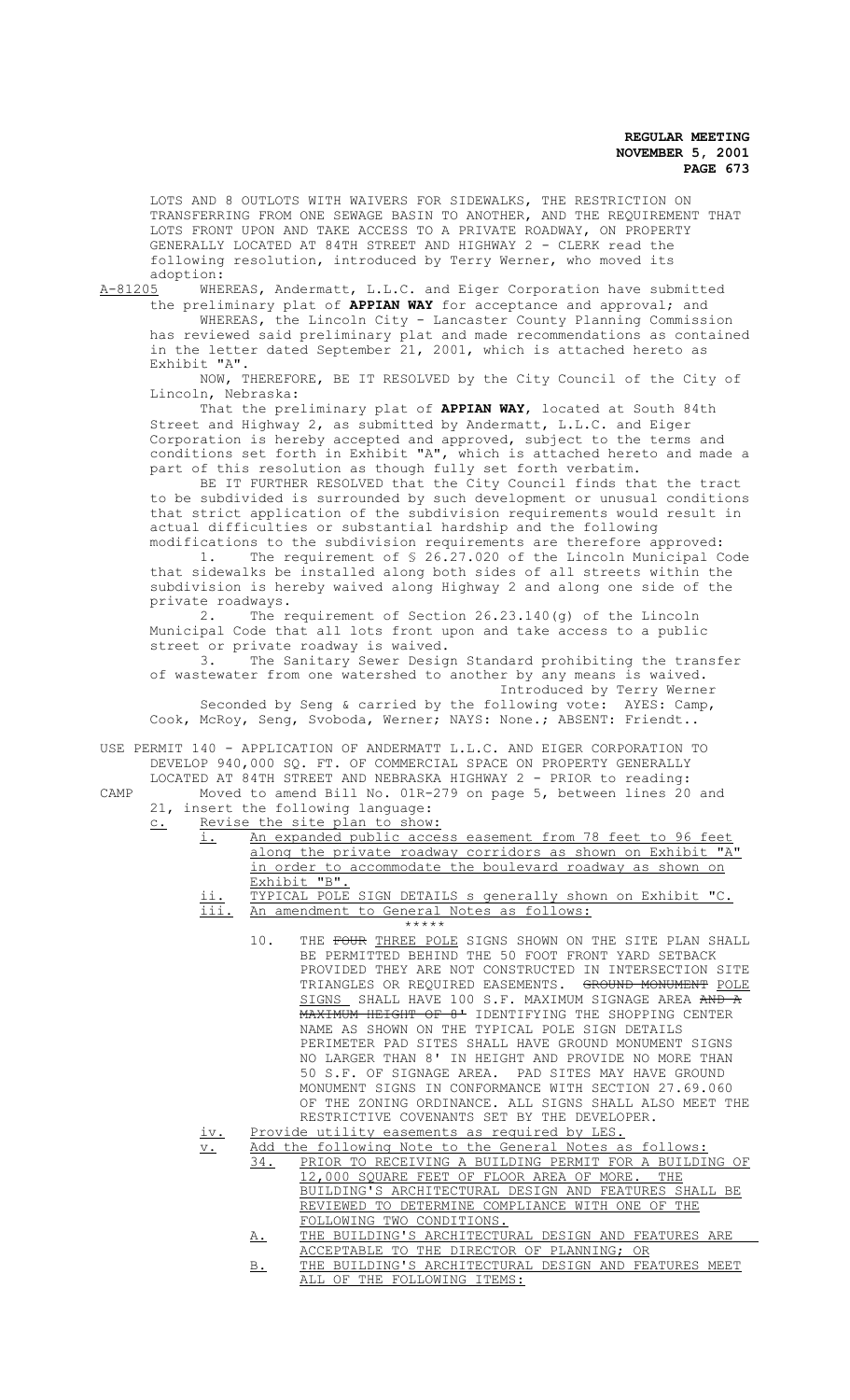- i. The exterior sides (excluding windows, door and signage treatments) of the building that are visible from an abutting private roadway or public street shall have a minimum 80% brick, stone, and/or synthetic stone; provided that, a minimum of 50% of such exterior side shall be red brick or a shade thereof:
- ii. The roof of the building shall be: a. a standing seam metal roof colored green or copper or a shade thereof.
	- b. a flat roof with portions having standing seam metal or composite shake shingle roof accent colored green or copper or a shade thereof, or
- green heavy composite shake shingles: iii. Any exterior mechanical equipment that is visible from an abutting private roadway or public street shall be screened by an architectural feature, landscape, materials, or colored to match the adjacent ceiling or wall color.
- 35. PRIOR TO RECEIVING A BUILDING PERMIT FOR A BUILDING OF LESS THAN 12,000 SQUARE FEET OF FLOOR AREA. THE BUILDING'S ARCHITECTURAL DESIGN AND FEATURES SHALL BE REVIEWED TO DETERMINE COMPLIANCE WITH ONE OF THE FOLLOWING TWO CONDITIONS.
	- A. THE BUILDING'S ARCHITECTURAL DESIGN AND FEATURES ARE ACCEPTABLE TO THE DIRECTOR OF PLANNING; OR
	- B. THE BUILDING'S ARCHITECTURAL DESIGN AND FEATURES MEET A MINIMUM OF FIVE OF THE FOLLOWING ITEMS:
		- i. The exterior sides (excluding windows, door and signage treatments) of the building that are visible from an abutting private roadway or public street have a minimum 50% brick, stone or synthetic stone, with the balance in brick, stone, synthetic stone, stucco, wood and/or painted metal siding;
		- ii. The use of brick, stone, synthetic stone or stucco covered lentels over windows and doors that are visible from an abutting private roadway or public street;
		- iii. The entrance facade of the building has 5 feet or more depth or relief;
		- iv. The building exterior incorporates steel or wood arched truss work at the building entrance and other facade areas that are visible from an abutting private roadway or public street;
		- v. The building exterior incorporates a functional balcony that is visible from an abutting private roadway or public street;
		- vi. The use of ridge vents and continuous eave vents in lieu of other roof vents;
		- vii. The roof of the building is green, copper, maroon/red, tan, or complementary shades thereof;
		- viii. The roof of the building is;
			- a. a standing seam metal roof.
				- b. a heavy composite shake roof.
					- c. a tile roof, or
					- d. a flat roof with portions having standing seam metal, composite shake or tile roof accent;
						- ix. The awnings of the building are green, copper, maroon/red, tan, or shades thereof;
						- x. The building has an exterior courtyard or open space area with metal fencing;
						- xi. There are stamped colored concrete accent areas or brick payers in the walks or driveways;
						- xii. The building has a metal or kalwall canopy over a walkway or entryway area;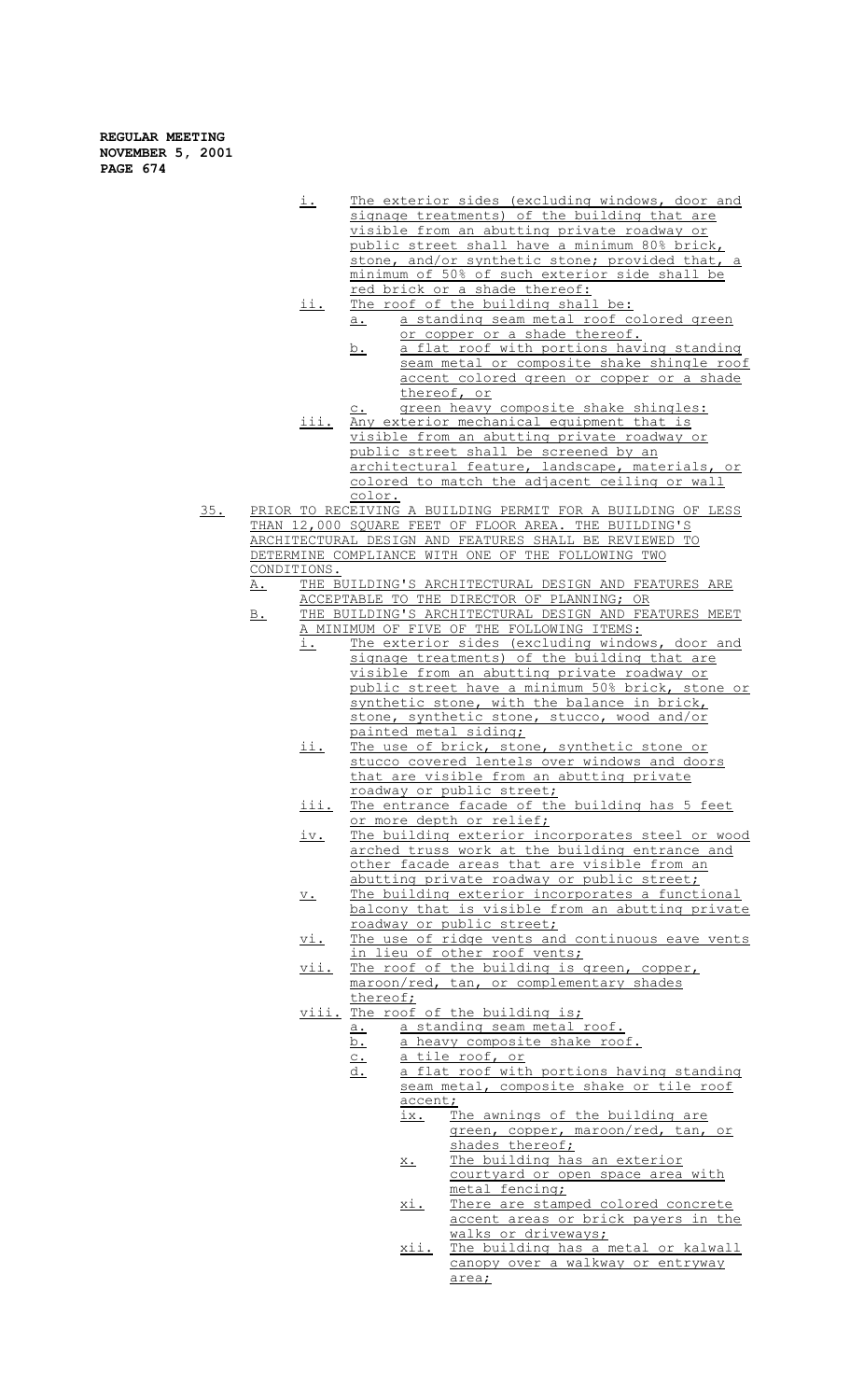xiii. The pedestrian/sidewalk area along the perimeter of the building has two or more landscaped bench areas with lighting accents; xiv. The lot has a minimum of five areas containing site landscape lighting; or sv. Architectural or landscape screening of exterior mechanical equipment. Seconded by Svoboda & carried by the following vote: AYES: Camp, Cook, McRoy, Seng, Svoboda, Werner; NAYS: None.; ABSENT: Friendt. CLERK Read the following resolution, introduced by Terry Werner, who moved its adoption:<br>A-81206 WHEREAS, Ande A-81206 MHEREAS, Andermatt L.L.C. and Eiger corporation has submitted an application in accordance with Section 27.37.070 of the Lincoln Municipal Code designated as Use Permit No. 140 for authority to construct 940,000 sq. ft. of commercial space on property generally located at 84th Street and Highway 2, and legally described to wit: A tract of land composed of Lot 58 I.T., Lot 84 I.T., Lot 85 I.T., Lot 87 I.T., and Lot 95 I.T., a portion Lot 85 I.T., Lot 87 I.T., and Lot 95 I.T., of Lot 93 I.T., and a portion of Lot 94 I.T., a portion of South 91st Street right-of-way to be vacated, and a portion of State of Nebraska right-ofway to be vacated, all located in Section 23, Township 9 North, Range 7 East of the  $6^{\text{th}}$  p.m., Lancaster County, Nebraska, and more particularly described as follows: Commencing at the northwest corner of the Northwest Quarter of said Section 23; thence south 00 degrees 40 minutes 41 seconds east, assumed bearing, along the west line of said Northwest Quarter, a distance of 809.82 feet to a point; thence north 89 degrees 19 minutes 19 seconds east, a distance of 241.88 feet to a point, said point being **the true point of beginning;** thence north 89 degrees 19 minutes 19 seconds east, a distance of 342.71 feet to a point; thence north 00 degrees 22 minutes 12 seconds west, a distance of 120.00 feet to a point of intersection with the north line of said Lot 93 I.T.; thence north 89 degrees 19 minutes 19 seconds east along the north line of said Lot 93 I.T., a distance of 72.00 feet to a point; thence south 00 degrees 22 minutes 12 seconds east along an east line of said Lot 93 I.T., a distance of 139.51 feet to a point of curvature; thence along a curve in a clockwise direction, having a radius of 336.00 feet, arc length of 167.78 feet, delta angle of 28 degrees 36 minutes 39 seconds, a chord bearing of south 13 degrees 56 minutes 08 seconds west along a east line of said Lot 93 I.T., and a chord length of 166.05 feet to a point of reverse curvature; thence along a curve in a counter clockwise direction, having a radius of 264.00 feet, arc length of 78.39 feet, delta angle of 17 degrees 00 minutes 50 seconds, a chord bearing of south 19 degrees 44 minutes 03 seconds west along a east line of said lot 93 I.T., and a chord length of 78.11 feet to a point of tangency; thence south 11 degrees 13 minutes 37 seconds west along an east line of said Lot 93 I.T., and its extension, a distance of 353.09 feet to a point; thence south 85 degrees 25 minutes 37 seconds east, a distance of 108.73 feet to a point of curvature; thence along a curve in a counter clockwise direction, having a radius of 464.00 feet, arc length of 152.10 feet, delta angle of 18 degrees 46 minutes 56 seconds, a chord bearing of north 85 degrees 10 minutes 55 seconds east, and a chord length of 151.42 feet to a point of tangency thence north 75 degrees 47 minutes 27 seconds east along a north line of said Lot 93 I.T. and its extension, a distance of 306.86 feet to a point; thence north 08 degrees 00 minutes 22 seconds west along a west line of said Lot 93 I.T., a distance of 4.18 feet to a point of curvature; thence along a curve in a clockwise direction, having a radius of 536.00 feet, arc length of 74.90 feet, delta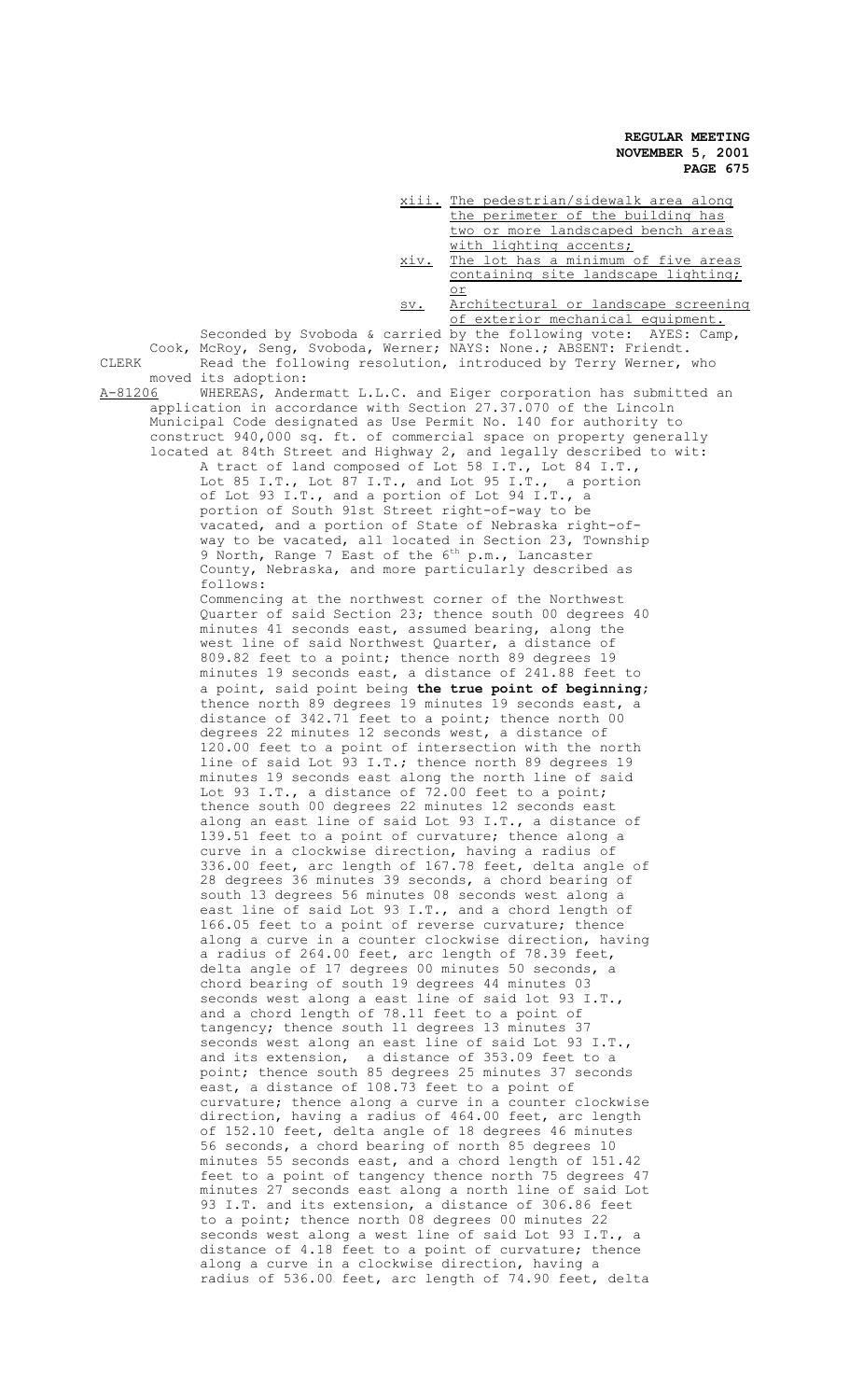> angle of 08 degrees 00 minutes 23 seconds, a chord bearing of north 04 degrees 00 minutes 11 seconds west along a west line of said Lot 93 I.T., and a chord length of 74.84 feet to a point of tangency; thence north 00 degrees 00 minutes 00 seconds east along a west line of said Lot 93 I.T., a distance of 259.02 feet to a point of curvature; thence along a curve in a clockwise direction, having a radius of 136.00 feet, arc length of 213.63 feet, delta angle of 90 degrees 00 minutes 00 seconds, a chord bearing of north 45 degrees 00 minutes 00 seconds east along a northwest line of said Lot 93 I.T., and a chord length of 192.33 feet to a point of tangency; thence south 90 degrees 00 minutes 00 seconds east along a north line of said Lot 93 I.T., a distance of 871.82 feet to a point; thence south 00 degrees 10 minutes 20 seconds west along a east line of said Lot 93 I.T., a distance of 51.04 feet to a point of curvature; thence along a curve in a counter clockwise direction, having a radius of 264.00 feet, arc length of 249.80 feet, delta angle of 54 degrees 12 minutes 52 seconds, a chord bearing of south 26 degrees 56 minutes 06 seconds east along a northeast line of said Lot 93 I.T., and a chord length of 240.59 feet to a point of tangency; thence south 54 degrees 02 minutes 32 seconds east along a northeast line of said Lot 93 I.T., a distance of 353.89 feet to a point of curvature; thence along a curve in a counter clockwise direction, having a radius of 264.00 feet, arc length of 150.80 feet, delta angle of 32 degrees 43 minutes 38 seconds, a chord bearing of south 70 degrees 24 minutes 21 seconds east along a northeast line of said Lot 93 I.T., and its extension, and a chord length of 148.75 feet to a point; thence south 03 degrees 13 minutes 50 seconds west, a distance of  $72.00$  feet to a point; thence along a curve in a counter clockwise direction, having a radius of 336.00 feet, arc length of 129.91 feet, delta angle of 22 degrees 09 minutes 07 seconds, a chord bearing of north 82 degrees 09 minutes 17 seconds east, and a chord length of 129.10 feet to a point of tangency; thence north 71 degrees 04 minutes 43 seconds east, a distance of 57.97 feet to a point; thence south 65 degrees 13 minutes 34 seconds east, a distance of 36.15 feet to a point; thence along a curve in a counter clockwise direction, having a radius of 1,065.00 feet, arc length of 101.48 feet, delta angle of 05 degrees 27 minutes 34 seconds, a chord bearing of south 24 degrees 56 minutes 00 seconds east, and a chord length of 101.44 feet to a point of tangency; thence south 27 degrees 39 minutes 17 seconds east, a distance of 937.76 feet to a point of curvature, thence along a curve in a clockwise direction, having a radius of 935.00 feet, arc length of 372.40 feet, delta angle of 22 degrees 49 minutes 13 seconds, a chord bearing of south 16 degrees 15 minutes 10 seconds east, and a chord length of 369.94 feet to a point; thence south 42 degrees 24 minutes 34 seconds west, a distance of 34.43 feet to a point; thence south 88 degrees 53 minutes 45 seconds west, a distance of 174.03 feet to a point; thence south 01 degrees 06 minutes 15 seconds east, a distance of 72.00 feet to a point; thence north 88 degrees 53 minutes 45 seconds east, a distance of 174.03 feet to a point; thence south 44 degrees 37 minutes 04 seconds east, a distance of 34.43 feet to a point; thence along a curve in a clockwise direction, having a radius of 935.00 feet, arc length of 680.58 feet, delta angle of 41 degrees 42 minutes 18 seconds, a chord bearing of south 23 degrees 29 minutes 13 seconds west, and a chord length of 665.65 feet to a point of tangency; thence south 44 degrees 20 minutes 22 seconds west, a distance of  $400.02$  feet to a point; thence south 85 degrees 41 minutes 38 seconds west, a distance of 37.53 feet to a point of intersection with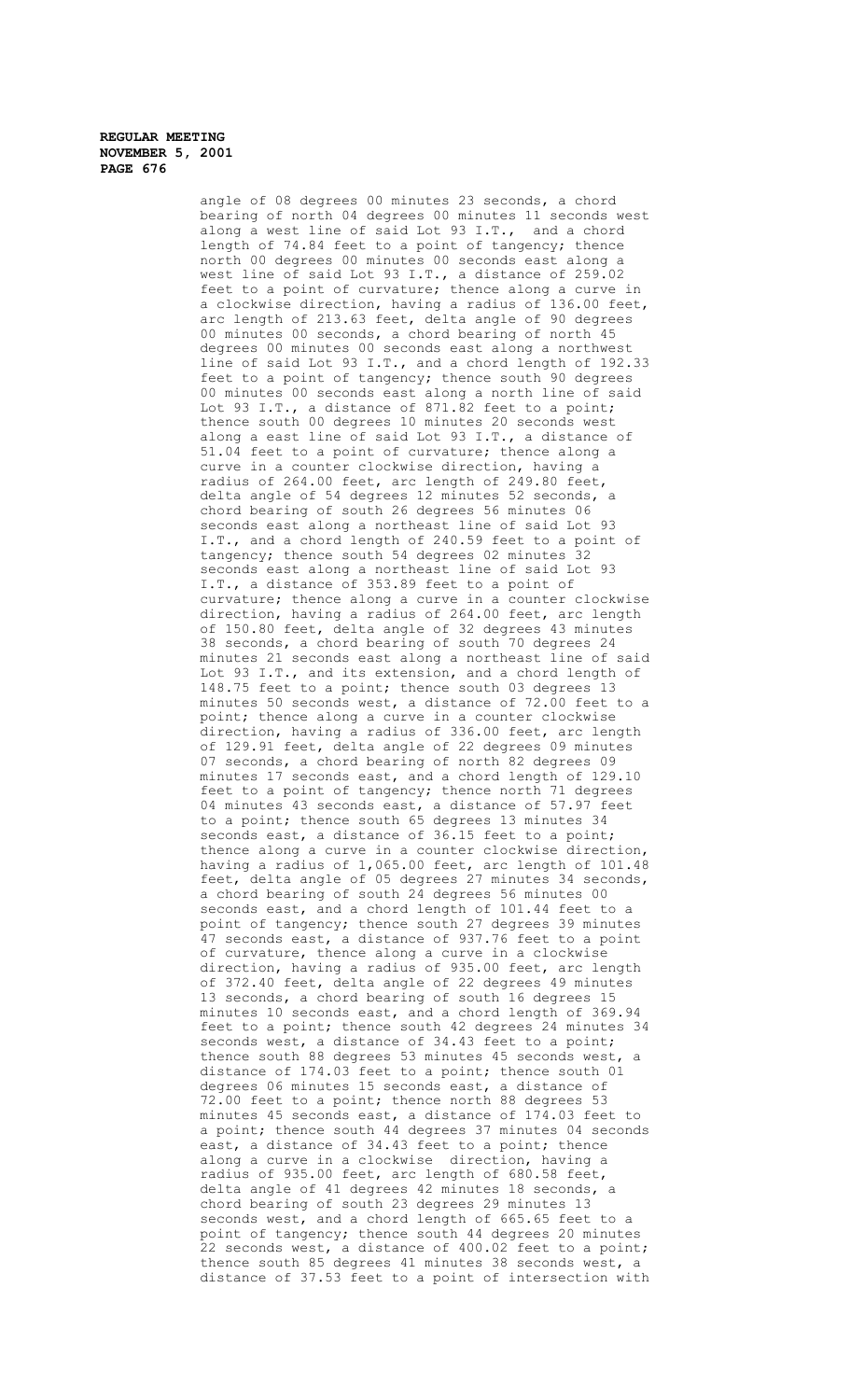the south line of Lot 95 I.T.; thence north 52 degrees 57 minutes 07 seconds west along the north line of Nebraska Highway 2 right-of-way, said line being the southwest line of said Lot 95 I.T., a distance of 206.15 feet to a point of intersection with the west line of the Southeast Quarter of Section 23; thence north 56 degrees 19 minutes 51 seconds west along the north line of said right-of-way, said line being the southwest line of Lot 84 I.T., a distance of 780.25 feet to a southwest corner of said Lot 84 I.T.; thence north 52 degrees 26 minutes 00 seconds west along the north line of said right-of-way, said line being the southwest line of Lot 58 I.T., a distance of 758.60 feet to a point; thence north 14 degrees 44 minutes 20 seconds west, a distance of 39.56 feet to a point; thence along a curve in a counter clockwise direction, having a radius of 350.00 feet, arc length of 134.18 feet, delta angle of 21 degrees 57 minutes 58 seconds, a chord bearing of north 09 degrees 55 minutes 33 seconds east, and a chord length of 133.36 feet to a point of reverse curvature, thence along a curve in a clockwise direction, having a radius of 250.00 feet, arc length of 144.96 feet, delta angle of 33 degrees 13 minutes 23 seconds, a chord bearing of north 15 degrees 33 minutes 15 seconds east, and a chord length of 142.94 feet to a point; thence north 58 degrees 39 minutes 13 seconds west, a distance of 114.51 feet to a point; thence along a curve in a counter clockwise direction, having a radius of 364.50 feet, arc length of 209.72 feet, delta angle of 32 degrees 57 minutes 56 seconds, a chord bearing of south 15 degrees 25 minutes 31 seconds west, and a chord length of 206.84 feet to a point of reverse curvature; thence along a curve in a clockwise direction, having a radius of 235.50 feet, arc length of 61.10 feet, delta angle of 14 degrees 51 minutes 55 seconds, a chord bearing of south 06 degrees 22 minutes 31 seconds west, and a chord length of 60.93 feet to a point; thence south 69 degrees 51 minutes 00 seconds west, a distance of 30.09 feet to a point of intersection with the southwest line of Lot 93 I.T.; thence north 57 degrees 09 minutes 01 seconds west along the north line of Nebraska Highway 2 right-of-way, said line being the southwest line of said Lot 93 I.T., a distance of 556.46 feet to a south corner of said Lot 93 I.T.; thence north 45 degrees 55 minutes 04 seconds west along the north line of said right-of-way, said line being a southwest line of said Lot 93 I.T., a distance of 202.24 feet to a south corner of said Lot 93 I.T.; thence north 53 degrees 03 minutes 46 seconds west along the north line of said right-of-way, said line being a southwest line of said Lot 93 I.T., a distance of 200.03 feet to a south corner of said Lot 93 I.T.; thence north 58 degrees 00 minutes 35 seconds west along the north line of said right-of-way, said line being a southwest line of said Lot 93 I.T., a distance of 400.90 feet to a south corner of said Lot 93 I.T.; thence north 43 degrees 05 minutes 38 seconds west along the north line of said right-of-way, said line being a southwest line of said Lot 93 I.T., a distance of 117.22 feet to a southwest corner of said Lot 93 I.T.; thence north 10 degrees 49 minutes 43 seconds west along the east line of south 84th street right-of-way, said line being a west line of said Lot 93 I.T., a distance of 18.79 feet to a point; thence north 29 degrees 00 minutes 57 seconds east, a distance of 21.74 feet to a point of curvature; thence along a curve in a counter clockwise direction, having a radius of 1,020.00 feet, arc length of 521.01 feet, delta angle of 29 degrees 15 minutes 59 seconds, a chord bearing of north 14 degrees 22 minutes 57 seconds east, and a chord length of 515.36 feet to a point of tangency; thence north 00 degrees 19 minutes 29 seconds west, a distance of 377.04 feet to a point;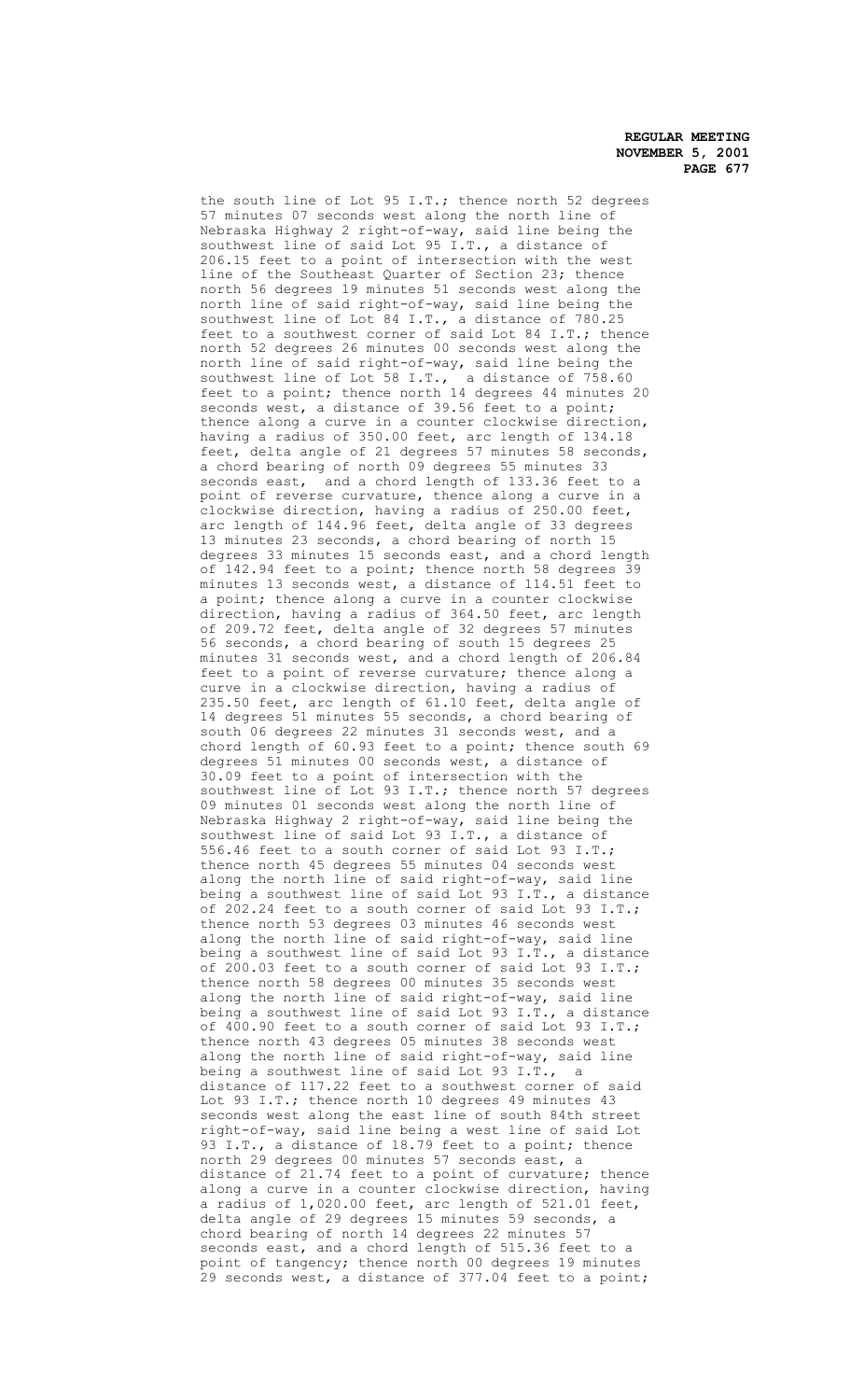thence north 44 degrees 28 minutes 33 seconds east, a distance of 35.01 feet to the point of beginning, said tract contains a calculated area of 5,332,732.05 square feet or 122.42 acres, more or less;

WHEREAS, the real property adjacent to the area included within the site plan for this commercial development will not be adversely affected; and

WHEREAS, said site plan together with the terms and conditions hereinafter set forth are consistent with the intent and purpose of Title 27 of the Lincoln Municipal Code to promote the public health, safety, and general welfare.

NOW, THEREFORE, BE IT RESOLVED by the City Council of the City of Lincoln, Nebraska:

That the application of Andermatt L.L.C and Eiger Corporation, hereinafter referred to as "Permittee", to construct 940,000 sq. ft. of commercial space on the property legally described above be and the same is hereby granted under the provisions of Section 27.37.070 of the Lincoln Municipal Code upon condition that construction and operation of said commercial space be in strict compliance with said application, the site plan, and the following additional express terms, conditions, and requirements:

1. This permit approves 940,000 square feet of commercial uses provided that the total p.m. peak hour trips do not exceed 2,925.

- 2. Before receiving building permits:
	- a. The construction plans must conform to the approved plans.
	- b. Final plats within the area of this application must be approved by the City.

3. Before occupying the buildings all development and construction must be completed in conformance with the approved plans. All privately-owned improvements must be permanently

maintained by the Permittee or an appropriately established property owners association approved by the City Attorney.

5. The site plan approved by this permit shall be the basis for all interpretations of setbacks, yards, locations of buildings, location of parking and circulation elements, and similar matters.<br>6. The terms, conditions, and requirements of the

The terms, conditions, and requirements of this resolution shall be binding and obligatory upon the Permittee, their successors and assigns. The building official shall report violations to the City Council which may revoke this use permit or take such other action as may be necessary to gain compliance.<br>7. The Permittee shall sign

The Permittee shall sign and return the City's letter of acceptance to the City Clerk within 30 days following approval of this use permit, provided, however, said 30-day period may be extended up to six months by administrative amendment. The City Clerk shall file a

copy of the resolution approving this use permit and the letter of acceptance with the Register of Deeds, filing fees therefor to be paid in advance by the Permittee.

Introduced by Terry Werner Seconded by Seng & carried by the following vote: AYES: Camp, Cook, McRoy, Seng, Svoboda, Werner; NAYS: None; ABSENT: Friendt.

#### **REPORTS OF CITY OFFICERS**

- CLERK'S LETTER & MAYOR'S APPROVAL OF ORDINANCES & RESOLUTIONS PASSED ON OCT. 22, 2001 - CLERK presented said report which was placed on file in the Office of the City Clerk. **(27-1)**
- MAYOR WESELY'S VETO MESSAGE OF RESOLUTION A-81172, SPECIAL PERMIT NO. 1929, APPLICATION OF RED STAR AUTO PLAZA, L.L.C. FOR AUTHORITY TO PARK AND DISPLAY VEHICLES FOR SALE IN THE FRONT YARD ON PROPERTY LOCATED AT 702 WEST O STREET, WHICH WAS ADOPTED BY COUNCIL ON OCTOBER 22, 2001 - Clerk presented said report which was placed on file in the Office of the City Clerk. **(27-2)**

INVESTMENT OF FUNDS FOR OCTOBER 22 - 26, 2001 - CLERK read the following resolution, introduced by Jon Camp, who moved its adoption: A-81203 BE IT HEREBY RESOLVED BY THE CITY COUNCIL of the City of Lincoln, Nebraska:

That the attached list of investments be confirmed and approved, and the City Treasurer is hereby directed to hold said investments until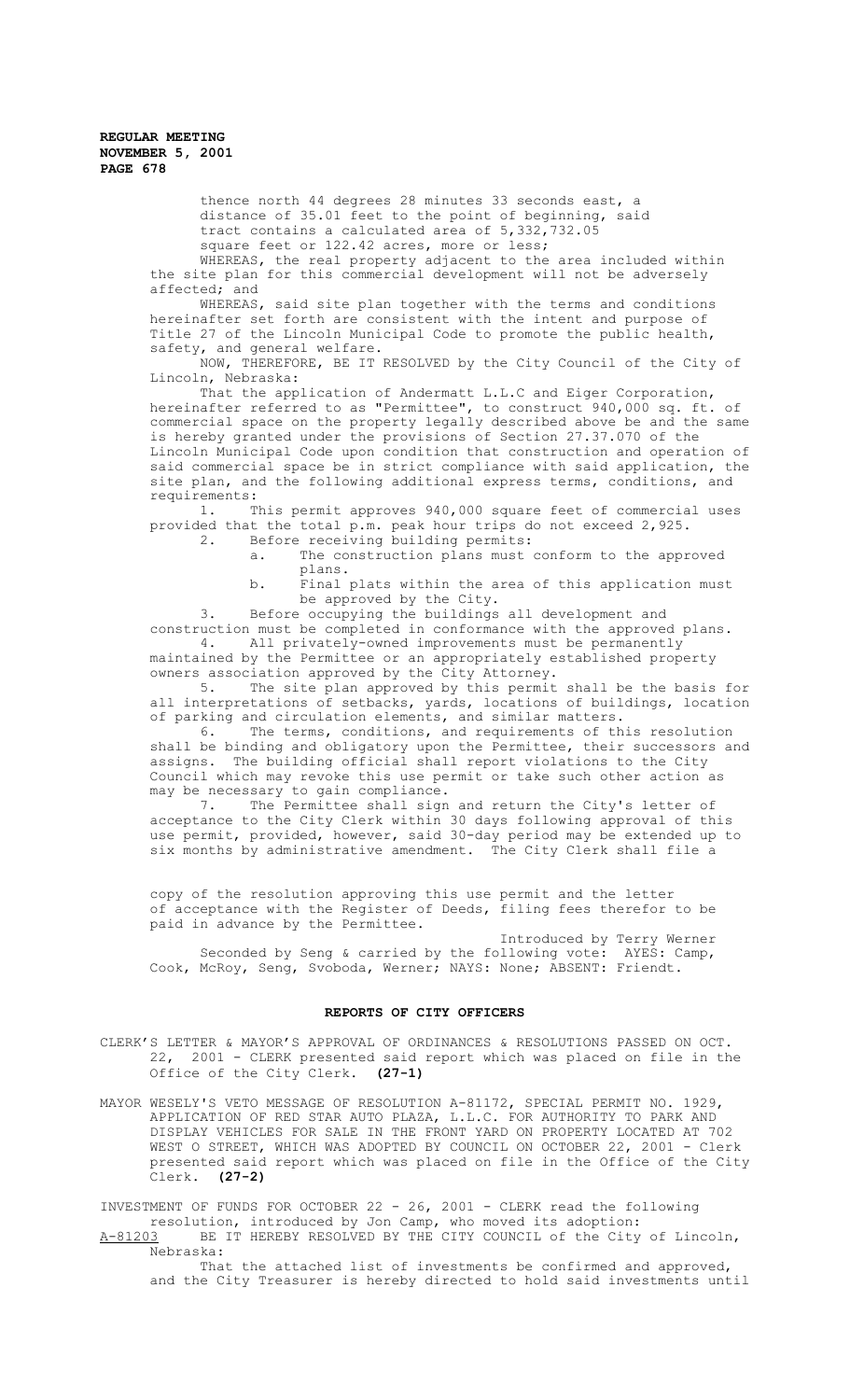maturity unless otherwise directed by the City Council. (Investments for October 22 - 26, 2001.) Introduced by Jon Camp

Seconded by Seng & carried by the following vote: AYES: Camp, Cook, Friendt, McRoy, Seng, Svoboda, Werner; NAYS: None; ABSENT:

REPORT FROM CITY TREASURER OF 911 SURCHARGE REMITTANCE FOR THE QUARTER ENDING SEPT. 30, 2001 FROM ALIANT COMMUNICATIONS CO. DBA ALLTEL - CLERK presented said report which was placed on file in the Office of the City Clerk. **(20-02)**

- REPORT FROM CITY TREASURER OF TELECOMMUNICATIONS OCC. TAX FOR THE MONTH OF SEPT., 2001: ATT WIRELESS, TRACFONE WIRELESS, SPRINT SPECTRUM, MCLEOD USA, AT&T, GUARANTEED PHONE, NETWORK BILLING, ZONE TELECOM., LONG DISTANCE OF MICHIGAN, I-LINK, BIG PLANET - CLERK presented said report which was placed on file in the Office of the City Clerk. **(20)**
- ASSESSMENT RESOLUTIONS FOR SPECIAL ASSESSMENT GROUP II BOARD OF EQUALIZATION MEETING, NOV. 19, 2001, AT 10:00 A.M. - CLERK read the following resolution, introduced by Jon Camp, who moved its adoption: Seconded by Seng & carried by the following vote: AYES: Camp, Cook, McRoy, Seng, Svoboda, Werner; NAYS: None; ABSENT: Friendt.
- REQUEST OF PUBLIC WORKS TO SET THE HEARING DATE OF MONDAY, NOVEMBER 26, 2001, AT 5:30 P.M. AND PLACE ON THE FORMAL CITY COUNCIL AGENDA THE FOLLOWING: 01-160 TO PROVIDE AUTHORITY TO CONSTRUCT A 6-INCH WATER MAIN IN PARK AVENUE, 10TH STREET TO 11TH STREET. 01-161 TO PROVIDE AUTHORITY TO CONSTRUCT A 6-INCH WATER MAIN IN
	- STEVENS RIDGE AREA, MARLBOROUGH AND OAKS HOLLOW DRIVE. 01-162 TO PROVIDE AUTHORITY TO CONSTRUCT AN 8-INCH SANITARY SEWER IN STEVENS RIDGE AREA, MARLBOROUGH AND OAKS HOLLOW DRIVE. 01-163 TO PROVIDE AUTHORITY TO CONSTRUCT A 15-INCH AND AN 8-INCH
	- SANITARY SEWER MAIN IN NW 40<sup>TH</sup> STREET AND WEST "O" STREET. CLERK requested a motion to set hearing date of Monday, November 26, 2001, at 5:30 p.m. & place on the formal City Council Agenda. CAMP So moved.

Seconded by Seng & carried by the following vote: AYES: Camp, Cook, McRoy, Seng, Svoboda, Werner; NAYS: None; ABSENT: Friendt.

QUARTERLY FINANCIAL REPORT OF LINCOLN ELECTRIC SYSTEM FOR THE PERIOD JULY THROUGH SEPTEMBER, 2001 - CLERK presented said report which was placed on file in the Office of the City Clerk. **(40)**

#### **ORDINANCES - 1ST READING**

- AMENDING THE CORPORATE LIMITS OF THE CITY BY ANNEXING APPROXIMATELY 9.12 ACRES OF PROPERTY GENERALLY LOCATED SOUTHWEST OF S.W. 56TH AND WEST O STREETS - CLERK read an ordinance, introduced by Jon Camp, amending Section 2. of Ordinance No. 8730 passed May 17, 1965, as last amended by Section 1 of Ordinance No. 17820 passed April 16, 2001, prescribing & defining the corporate limits of the City of Lincoln and repealing said Section 2 of Ordinance No. 8730 passed May 17, 1965, as last amended by Section 1 of Ordinance No. 17820 passed April 16, 2001, as hitherto existing, the first time.
- CHANGE OF ZONE 3314 APPLICATION OF D & R DEVELOPMENT, INC. FOR A CHANGE OF ZONE FROM AG AGRICULTURAL TO H-3 HIGHWAY COMMERCIAL ON PROPERTY GENERALLY LOCATED SOUTHWEST OF S.W. 56TH AND WEST O STREETS - CLERK read an ordinance, introduced by Jon Camp, amending the Lincoln Zoning District Maps attached to and made a part of Title 27 of the Lincoln Municipal Code, as provided by Section 27.05.020 of the Lincoln Municipal Code, by changing the boundaries of the districts established and shown thereon, the first time.
- CHANGE OF ZONE 3332 APPLICATION OF YANKEE L.L.C. FOR A CHANGE OF ZONE FROM AG AGRICULTURAL TO AGR AGRICULTURAL RESIDENTIAL ON PROPERTY GENERALLY LOCATED SOUTH OF WEST PLEASANT HILL ROAD BETWEEN S.W. 33RD AND S.W. 40TH STREETS - CLERK read an ordinance, introduced by Jon Camp, amending the Lincoln Zoning District Maps attached to and made a part of Title 27 of the Lincoln Municipal Code, as provided by Section 27.05.020 of the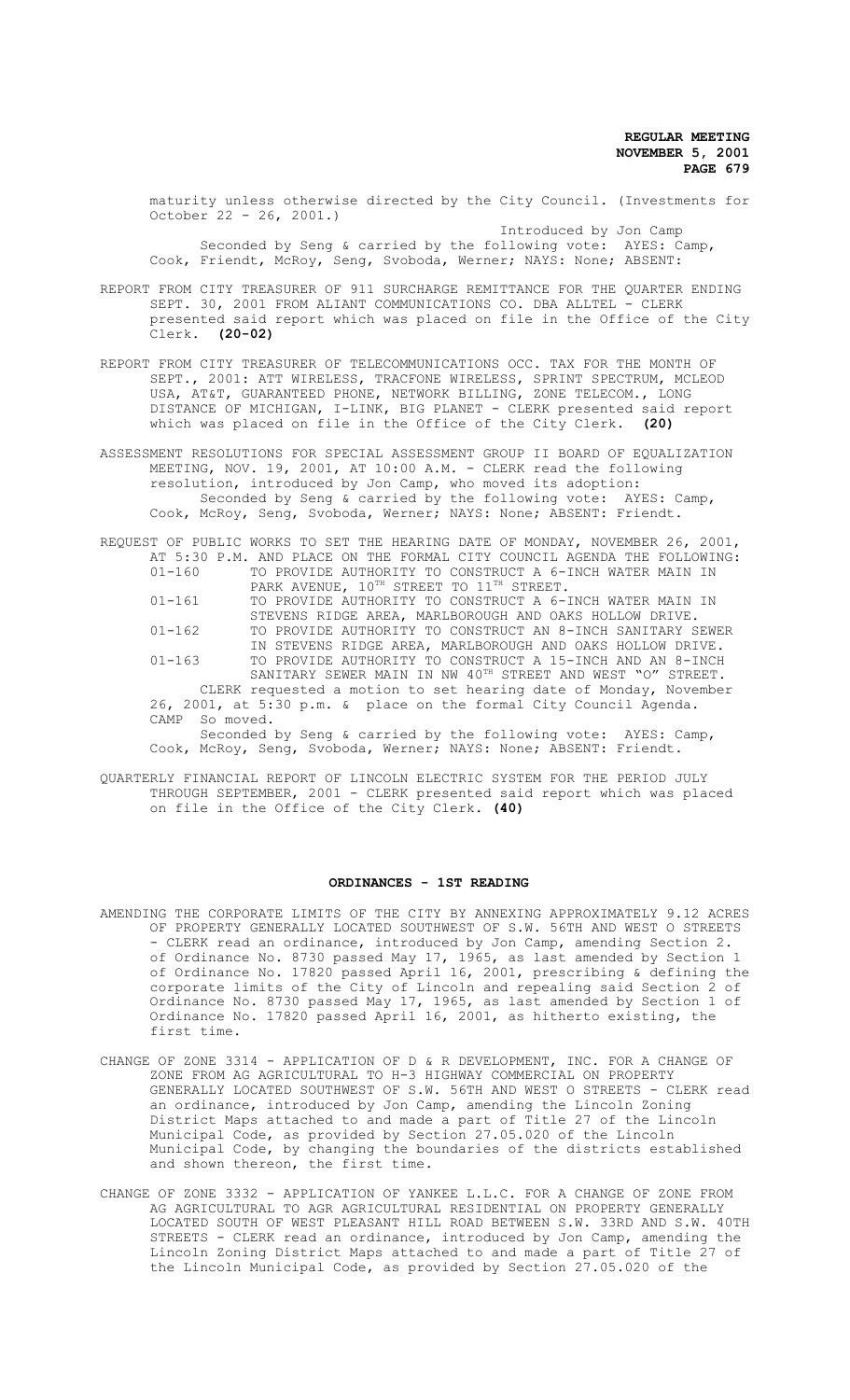Lincoln Municipal Code, by changing the boundaries of the districts established and shown thereon, the first time.

- APPROVING REVISED DISTRICT BOUNDARIES OF THE CITY FOR THE FOUR COUNCIL DISTRICTS - CLERK read an ordinance, introduced by Jon Camp, whereas, the electors of the City of Lincoln on November 7, 2978, adopted an amendment to the Charter of the City of Lincoln which requires the district election of four City Council members commencing with the City election of 1979, the first time.
- APPROVING A TRANSFER OF APPROPRIATIONS BETWEEN CERTAIN CAPITAL IMPROVEMENT PROJECTS WITHIN THE SANITARY SEWER CONSTRUCTION FUND, WATER CONSTRUCTION FUND, AND STREET CONSTRUCTION FUND WITHIN THE PUBLIC WORKS & UTILITIES DEPARTMENT - CLERK read an ordinance, introduced by Jon Camp, approving the transfer of unspent and unencumbered appropriations and cash (if any) between certain capital improvement projects within the Sanitary Sewer Construction Fund, Water Construction Fund, and Street Construction Fund, the first time.
- AMENDING CHAPTER 24.38 OF THE LINCOLN MUNICIPAL CODE TO REGULATE ON-SITE WASTEWATER TREATMENT SYSTEMS AND IMPLEMENT STATE STATUTORY REQUIREMENTS - CLERK read an ordinance, introduced by Jon Camp, amending Chapter 24.38 of the Lincoln Municipal Code to regulate on-site wastewater treatment systems, the first time.

### **ORDINANCES - 3RD READING**

CREATING PAVING DISTRICT 2622 IN NORTH 67TH STREET FROM Y TO X STREETS AND ASSESSING A PORTION OF THE COST THEREOF AGAINST THE BENEFITTED PROPERTY - PRIOR TO READING:<br>SENG Moved

Moved to amend Bill No. 01-149 on page 1, line 21, after the word "thereof" replace the period with a semi-colon and insert the following language:

> provided, however, that such special assessments shall be paid out of the CDBG Special Assessment Paving Program funds for property owners earning at or below 50% of the City's median income. Seconded by Cook & carried by the following vote: AYES: Camp,

Cook, McRoy, Seng, Svoboda, Werner; NAYS: None; ABSENT: Friendt. CLERK Read an ordinance, introduced by Ken Svoboda, creating Paving District No. 2622, defining the limits thereof, establishing the width of the roadway to be paved and the width of the grading to be done, providing for the curbing, guttering, and relaying of sidewalks, providing for the payment of the cost thereof, designating the property to be benefitted, providing for the acquisition of easements and additional right-of-way, if necessary, and repealing all ordinances or parts of ordinances in conflict herewith, the third time.

SVOBODA Moved to pass ordinance as amended.

Seconded by Seng & carried by the following vote: AYES: Camp, Cook, McRoy, Seng, Svoboda, Werner; NAYS: None.; ABSENT: Friendt. The ordinance, being numbered **#17924**, is recorded in Ordinance Book 24, Page

- CREATING PAVING DISTRICT 2623 IN N.W. 27TH STREET FROM APPROXIMATELY WEST O STREET NORTH TO THE INTERSTATE BRIDGE AND ASSESSING THE COST THEREOF AGAINST THE BENEFITTED PROPERTY - PRIOR to reading:
- SENG Moved to amend Bill No. 01-150 on page 2, line 3, after the word "thereof" replace the period with a semi-colon and insert the following language:

provided, however, that such special assessments shall be paid out of the CDBG Special Assessment Paving Program funds for property owners earning at or below 50% of the City's median income.

Seconded by Svoboda & carried by the following vote: AYES: Camp, Cook, McRoy, Seng, Svoboda, Werner; NAYS: None; ABSENT: Friendt.

CLERK Read an ordinance, introduced by Ken Svoboda, creating Paving District No. 2623, defining the limits thereof, establishing the width of the roadway to be paved and the width of the grading to be done, providing for the curbing, guttering, and relaying of sidewalks, providing for the payment of the cost thereof, designating the property to be benefitted, providing for the acquisition of easements and additional right-of-way, if necessary, and repealing all ordinances or parts of ordinances in conflict herewith, the third time.<br>SVOBODA Moved to pass the ordinance as read. Moved to pass the ordinance as read.

Seconded by Seng & carried by the following vote: AYES: Camp, Cook, McRoy, Seng, Svoboda, Werner; NAYS: None; ABSENT: Friendt.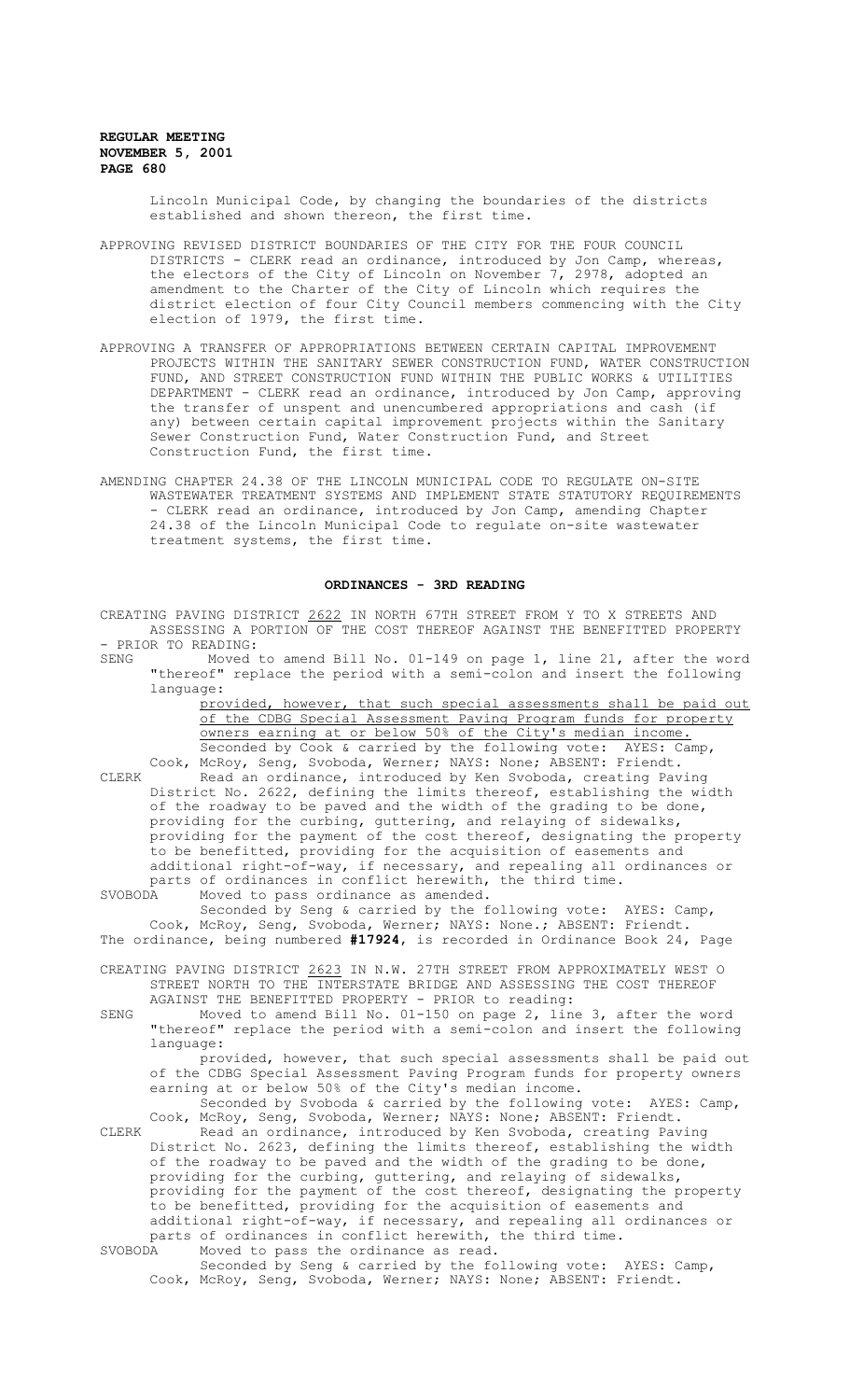The ordinance, having **LOST**, was assigned File **#38-4383**, & was placed on file in the Office of the City Clerk.

CREATING WATER DISTRICT 1183 IN N.W. 27TH STREET FROM APPROXIMATELY WEST O STREET NORTH TO THE INTERSTATE BRIDGE AND ASSESSING A PORTION OF THE COST THEREOF AGAINST THE BENEFITTED PROPERTY - CLERK read an ordinance, introduced by Ken Svoboda, creating Water District No. 1183, designating the real estate to be benefitted, providing for assessment of the costs of the improvements constructed therein, providing for the acquisition of easements and additional right-of-way, if necessary, and repealing all ordinances or parts of ordinances in conflict herewith, the third time.<br>SVOBODA

Moved to pass the ordinance as read.

Seconded by Camp & carried by the following vote: AYES: Camp, Cook, McRoy, Seng, Svoboda, Werner; NAYS: None.; ABSENT: Friendt. The ordinance, having **LOST**, was assigned File **#38-4384**, & was placed on file in the Office of the City Clerk.

CREATING RE-PAVING DISTRICT 152 IN SAUNDERS AVENUE FROM SPRINGFIELD DRIVE TO 12TH STREET FOR AN INCREASE IN WIDTH TO 33' AND ASSESSING A PORTION OF THE COST THEREOF AGAINST THE BENEFITTED PROPERTY - CLERK read an ordinance, introduced by Ken Svoboda, creating Re-paving District No. 152, defining the limits thereof, establishing the width of the roadway to be re-paved and re-curbed, providing for the payment of the cost thereof, designating the property to be benefitted, providing for the acquisition of easements and additional right-of-way, if necessary, and repealing all ordinances or parts of ordinances in conflict herewith, the third time.<br>SVOBODA Moved to

Moved to pass the ordinance as read.

Seconded by Camp & carried by the following vote: AYES: Camp, Cook, McRoy, Seng, Svoboda, Werner; NAYS: None.; ABSENT: Friendt. The ordinance, being numbered **#17925**, is recorded in Ordinance Book 24, Page

AMENDING ORDINANCE NO. 17728, PASSED SEPTEMBER 25, 2000, TO AMEND THE AMOUNT OF CITY CONTRIBUTION TO THE CONSTRUCTION OF A PUBLIC WATER MAIN IN 98TH STREET WITHIN THE GARNER INDUSTRIES PUD - CLERK read an ordinance, introduced by Ken Svoboda, amending Ordinance No. 17728 adopted September 25, 2000, by amending condition 2.d set forth in the

Development Plan (Attachment "A") to increase the City's contribution for reconstruction of the 54" water main in 98th Street from \$40,000 to

 $$56,000.  
\nSVOBODA MOV$ Moved to pass the ordinance as read.

Seconded by Seng & carried by the following vote: AYES: Camp, Cook, McRoy, Seng, Svoboda, Werner; NAYS: None.; ABSENT: Friendt. The ordinance, being numbered **#17926**, is recorded in Ordinance Book 24, Page

AMENDING THE CORPORATE LIMITS OF THE CITY BY ANNEXING APPROXIMATELY 245.09 ACRES OF PROPERTY GENERALLY LOCATED AT 84TH STREET AND HIGHWAY 2. **(IN CONNECTION W/01-155, 01-156, 01-157, 01-158, 01R- 277, 01R-278, 01R-279)** - CLERK read an ordinance, introduced by Ken Svoboda, amending Section 10 of Ordinance No. 8730, passed May 17, 1965, as last amended by Section 1 of Ordinance No. 17787, passed February 5, 2001, prescribing and defining in corporate limits of the City of Lincoln, Nebraska; and repealing Section 10 or Ordinance No. 8730 passed May 17, 1965, as last amended by Section 1 or Ordinance No. 17787, passed February 5, 2001, as hitherto existing, the third time.<br>SVOBODA Moved to pass the ordinance as read.

Moved to pass the ordinance as read.

Seconded by Seng & carried by the following vote: AYES: Camp, Cook, McRoy, Seng, Svoboda, Werner; NAYS: None.; ABSENT: Friendt. The ordinance, being numbered **#17927**, is recorded in Ordinance Book 24, Page

DECLARING THE WATER TOWER PROPERTY CONSISTING OF 2.69 ACRES AT 84TH STREET AND HIGHWAY 2 AS SURPLUS PROPERTY. **(IN CONNECTION W/01-164, 01-156, 01-157, 01-158, 01R-277, 01R-278, 01R-279**) - CLERK read an ordinance, introduced by Ken Svoboda, declaring approximately 2.69 acres of City-owned property generally located at South 84th Street and Highway 2 as surplus and authorizing the sale thereof to Andermatt L.L.C., the third time.<br>SVOBODA Moved to pass the ordinance as read. Moved to pass the ordinance as read.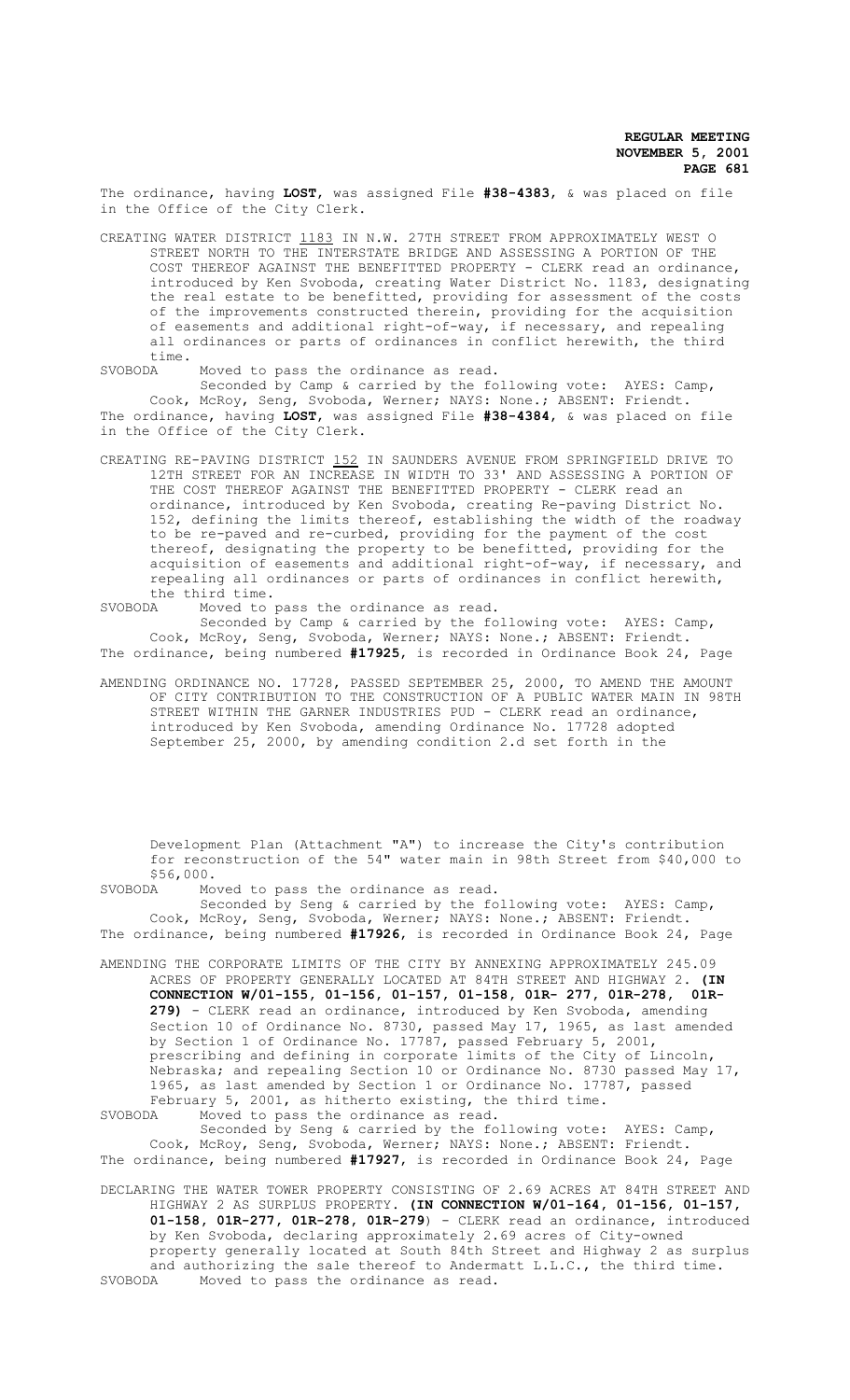Seconded by Seng & carried by the following vote: AYES: Camp, Cook, McRoy, Seng, Svoboda, Werner; NAYS: None.; ABSENT: Friendt. The ordinance, being numbered **#17928**, is recorded in Ordinance Book 24, Page

VACATING SOUTH 91ST STREET BETWEEN PINE LAKE ROAD AND HIGHWAY 2. **(IN CONNECTION W/01-164, 01-155, 01-157, 01-158, 01R-277, 01R-278, 01R-279)**  - CLERK read an ordinance, introduced by Ken Svoboda, vacating South 91st Street between Pine Lake Road and Highway 2, and retaining title thereto in the City of Lincoln, Lancaster County, Nebraska, the third time.<br>SVOBODA

Moved to pass the ordinance as read.

Seconded by Seng & carried by the following vote: AYES: Camp, Cook, McRoy, Seng, Svoboda, Werner; NAYS: None.; ABSENT: Friendt. The ordinance, being numbered **#17929**,is recorded in Ordinance Book 24, Page

CHANGE OF ZONE 3320 - APPLICATION OF ANDERMATT L.L.C. AND EIGER CORPORATION FOR A CHANGE OF ZONE FROM AG AGRICULTURAL TO R-3 RESIDENTIAL ON PROPERTY GENERALLY LOCATED EAST OF RELOCATED 91ST STREET AND PINE LAKE ROAD. **(IN CONNECTION W/01-164, 01-155, 01-156, 01-158, 01R-277, 01R-278, 01R-279) -** CLERK read an ordinance, introduced by Ken Svoboda, amending the Lincoln Zoning District Maps attached to and made a part of Title 27 of the Lincoln Municipal Code, as provided by Section 27.05.020 of the Lincoln Municipal Code, by changing the boundaries of the districts established and shown thereon, the third time.<br>SVOBODA Moved to pass the ordinance as read.

Moved to pass the ordinance as read.

Seconded by Seng & carried by the following vote: AYES: Camp, Cook, McRoy, Seng, Svoboda, Werner; NAYS: None.; ABSENT: Friendt. The ordinance, being numbered **#17930**, is recorded in Ordinance Book 24, Page

CHANGE OF ZONE 3285 - APPLICATION OF ANDERMATT L.L.C. AND EIGER CORPORATION FOR A CHANGE OF ZONE FROM AG AGRICULTURAL TO B-5 PLANNED REGIONAL BUSINESS ON PROPERTY GENERALLY LOCATED BETWEEN 84TH STREET AND RELOCATED 91ST STREET, NORTH OF HIGHWAY 2. **(IN CONNECTION W/01-164, 01-155, 01- 156, 01-157, 01R-277, 01R-278, 01R-279)** - CLERK read an ordinance, introduced by Ken Svoboda, amending the Lincoln Zoning District Maps attached to and made a part of Title 27 of the Lincoln Municipal Code,

as provided by Section 27.05.020 of the Lincoln Municipal Code, by changing the boundaries of the districts established and shown thereon, the third time.

SVOBODA Moved to pass the ordinance as read.

Seconded by Seng & carried by the following vote: AYES: Camp, Cook, McRoy, Seng, Svoboda, Werner; NAYS: None.; ABSENT: Friendt. The ordinance, being numbered **#17931**, is recorded in Ordinance Book 24, Page

#### **MISCELLANEOUS BUSINESS**

#### **PENDING LIST -**

CAMP Moved to extend the Pending List for 1 week and approve the upcoming resolutions to have Public Hearing on Nov. 19, 2001. Seconded by Seng & carried by the following vote: AYES: Camp, Cook, McRoy, Seng, Svoboda, Werner; NAYS: None; ABSENT: Friendt.

### **ADJOURNMENT**

# **4:41 p.m.**

CAMP Moved to adjourn the City Council meeting of November 5, 2001. Seconded by Seng & carried by the following vote: AYES: Camp, Cook, McRoy, Seng, Svoboda, Werner; NAYS: None; ABSENT: Friendt. So ordered.

 $\overline{a}$